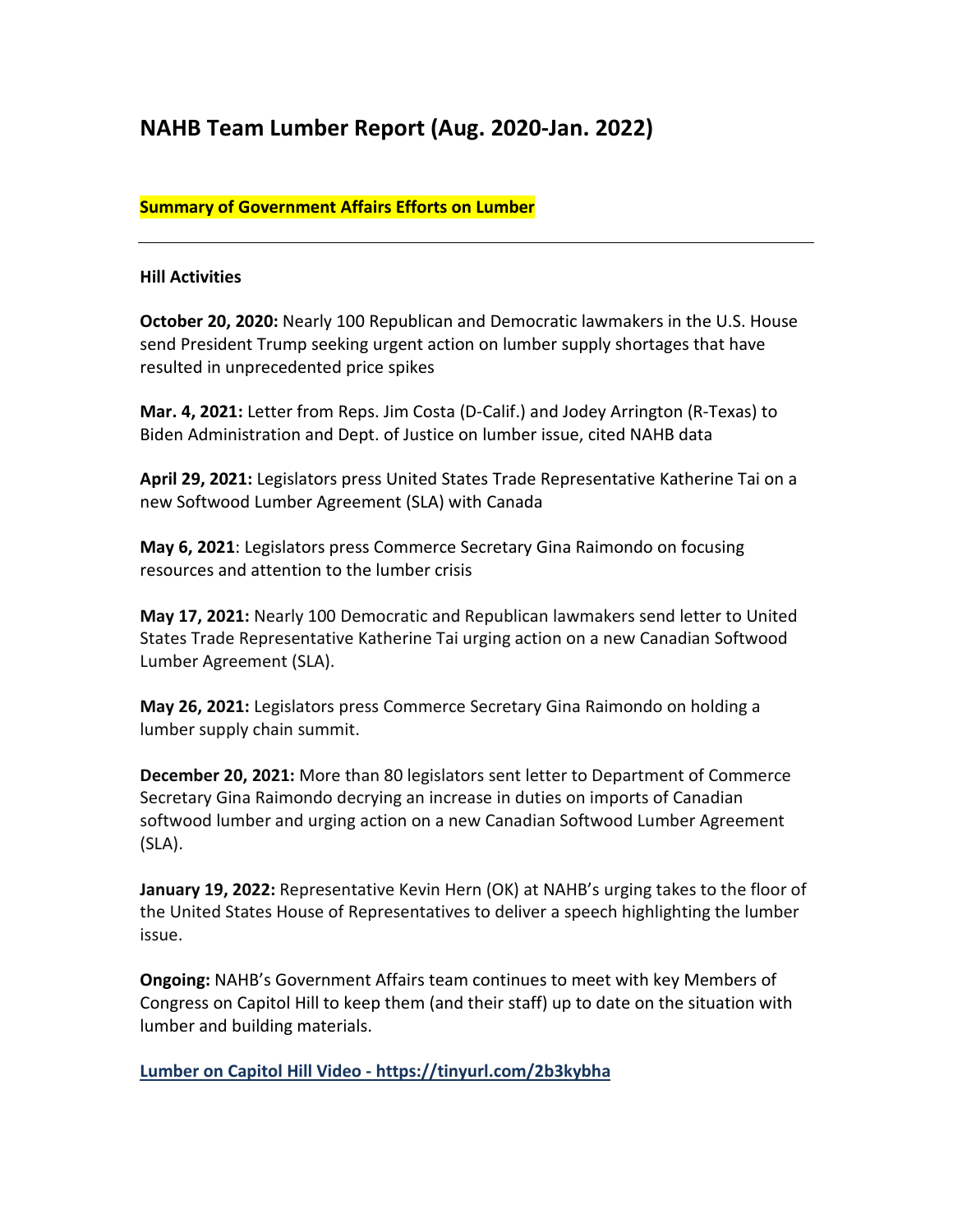#### **Outreach to Government Officials**

Trump Administration:

NAHB Letter to U.S. Trade Representative Lighthizer (July 24, 2020) NAHB Letter to Commerce Secretary Wilbur Ross (July 27, 2020) NAHB Letter to President Donald Trump (Aug. 7, 2020) NAHB Letter to U.S. Trade Representative Lighthizer (Sept. 2, 2020) NAHB Letter to Agriculture Secretary Purdue (Sept. 2, 2020) NAHB Letter to President Trump (Sept. 2, 2020) NAHB Letter to Vice President Pence (Sept. 2, 2020) NAHB Letter to Commerce Secretary Ross (Sept. 2, 2020)

Biden Administration:

NAHB Letter to President Joe Biden (Jan. 29, 2021) NAHB Letter to Commerce Secretary Gina Raimondo (March 5, 2021) Coalition Letter to Commerce Secretary Gina Raimondo (March 12, 2021) NAHB Letter to Agriculture Secretary Tom Vilsack (March 15, 2021) NAHB Letter to U.S. Forest Service (March 19, 2021) NAHB Letter to U.S. Trade Representative Katherine Tai (April 22, 2021)

Meeting with White House staff from the Domestic Policy Council, National Economic Council and the Office of the Vice President (April 29, 2021)

#### **Advocacy Meetings (Aug. 2020–Jan. 2022)**

Aug. 19, 2020: Meeting with National Economics Council Staff and NAHB Aug. 27, 2020: Meeting with Commerce Department staff and NAHB Aug. 28, 2020: Meeting with National Economics Council Staff and NAHB Senior Officers Sept. 25, 2020: Meeting with Commerce Secretary Ross and NAHB Senior Officers March 11, 2021: Meeting with National Association of Attorneys General and NAHB Chairman April 29, 2021: Meeting with White House staff from the Domestic Policy Council, National Economic Council and the Office of the Vice President

May 28, 2021: Meeting with Commerce Secretary Raimondo and NAHB Senior Officers July 16, 2021: Biden Administration hosts first Housing Supply Chain Summit to investigate issues affecting lumber and building materials shortages and price increases. NAHB Chairman Chuck Fowke delivers state of the industry remarks to Administration officials including Commerce Secretary Gina Raimondo, HUD Secretary Marcia Fudge, Assistant to the President and Director of the National Economic Council Brian Deese, Assistant to the President and Director of the Domestic Policy Council Ambassador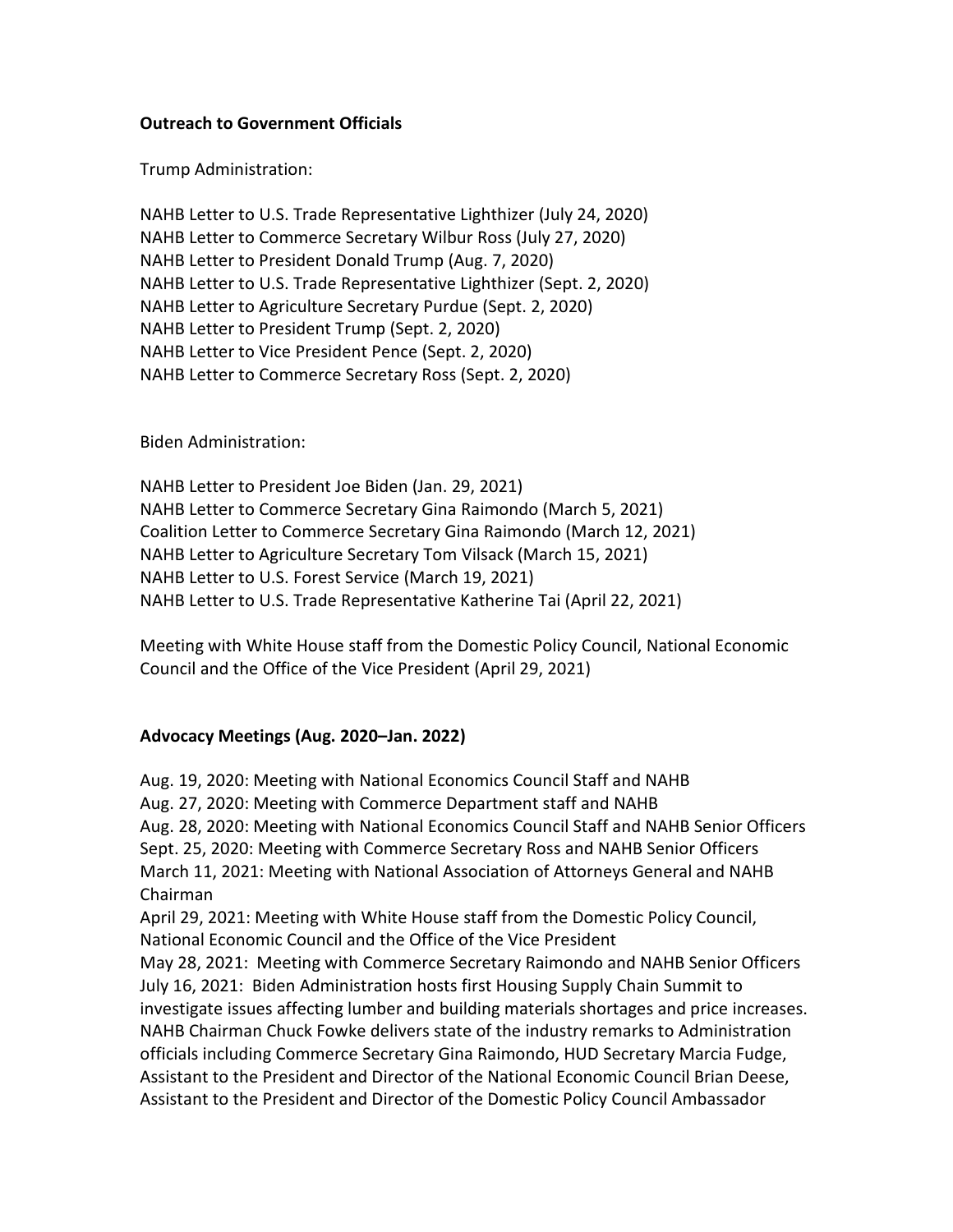Susan Rice, and Chair of the Council of Economic Advisers Cecelia Rouse. August 3, 2021: Sens. Jerry Moran (R-Kan.) and Jeanne Shaheen (D-N.H.) hosted a virtual home building supply chain roundtable with Commerce Sec. Gina Raimondo to address disruptions that have resulted in soaring construction costs. During the meeting, representatives from the home building supply chain, including NAHB member Tommy Bickimer, president of Bickimer Homes and vice president of the Kansas City HBA, discussed the impact of these challenges.

Dec. 3, 2021: NAHB attended with Canada's Minister Ng and Canadian Ambassador to the U.S. Kirsten Hillman, along with other Senior Canadian officials and NAHB staff

#### **Summary of Economic Efforts on Lumber**

#### **Economic Presentations**

Mar. 11: National Association of Attorney Generals Lumber Presentation Aug. – May: Local/state presentations on economic outlook, including lumber effects and specific talks about building materials supply chains.

#### **Meeting with Top Department of Commerce Economist**

On June 3<sup>rd</sup>, members of the economics shop met with the Chief Economist of the Department of Commerce, at his request, to do a "deep dive" into the complexities and nuances of the lumber supply chain, market concentration, barriers to trade, and the futures market.

NAHB staff had follow-up meetings with Commerce's chief economist in July and August, both extremely productive, and dialogue continues between the NAHB and Commerce Department's economics departments. The economics staff has helped with information gaps that we are uniquely positioned to fill due to our stock of proprietary data.

On Jan. 10, 2022, NAHB had a meeting with the Department of Commerce chief economist.

#### **Research and Studies on Lumber Impact**

#### **Highlights:**

The Economics team has completed market research and surveys to determine the impact of lumber cost increases on the industry. These metrics and findings have been used widely by all departments when discussing the impact of lumber.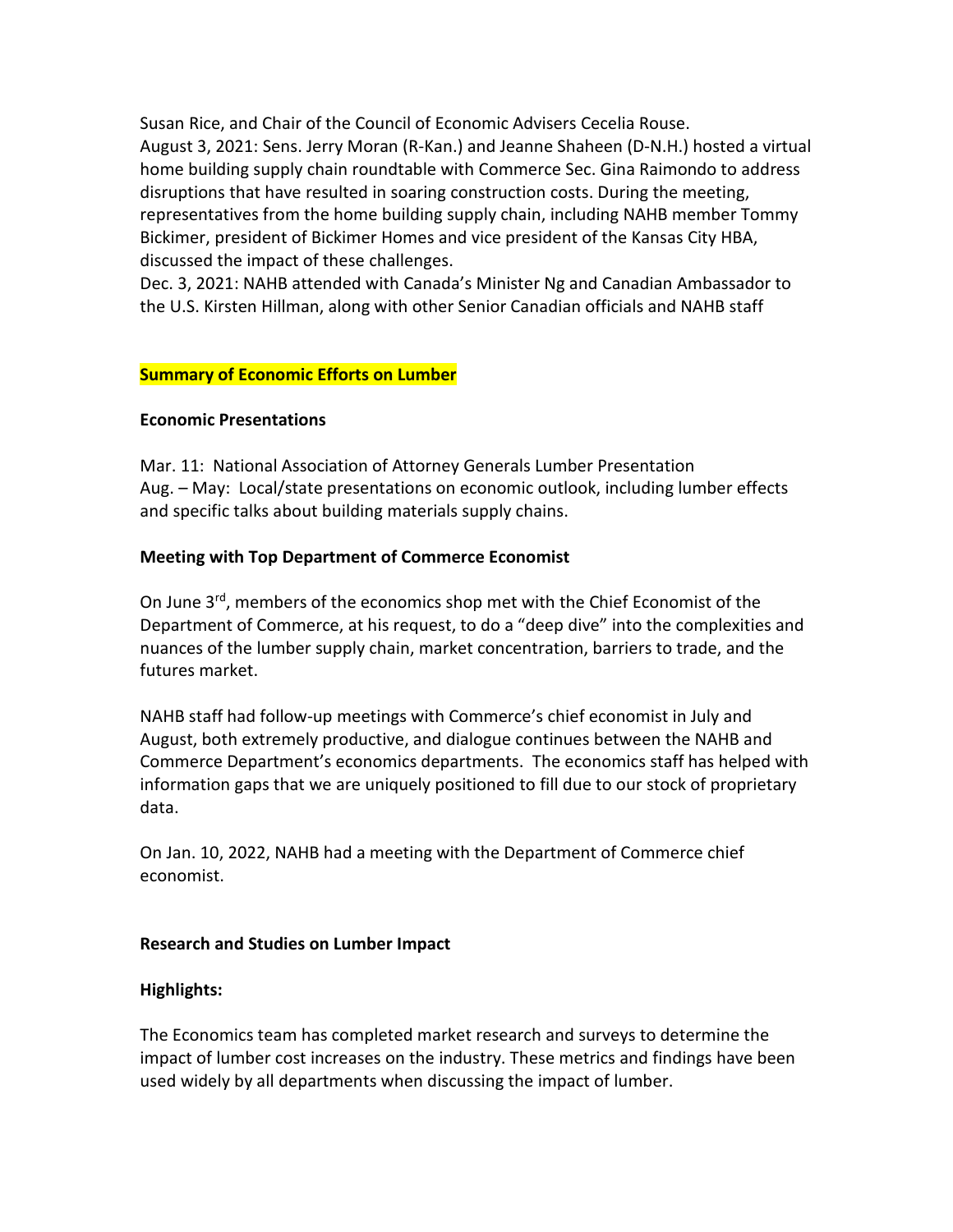#### **Metrics and Surveys:**

- The \$36,000 price impact estimate (average price increase for new home)
- Expanded the estimated effects on multifamily units to include rent increases
- The new priced out numbers (every \$1k prices out almost 154,000)
- Survey of challenges faced by top builders
- Survey of top builders' concerns for 2021
- Analysis of global softwood lumber exports, which countries' lumber meets framing standards, and where the U.S. sources overseas softwood lumber.
- We have begun to study the effects that past infrastructure packages have historically had on the cost of materials used in residential construction.
- Adding questions to the HMI survey each month to answer pressing questions regarding all building materials
- Publication of articles quantifying:
	- o Building materials shortages [\(https://eyeonhousing.org/2021/05/record](https://eyeonhousing.org/2021/05/record-numbers-of-builders-report-material-shortages/)[numbers-of-builders-report-material-shortages/](https://eyeonhousing.org/2021/05/record-numbers-of-builders-report-material-shortages/) ), and
	- o The 26% increase in costs over the past 12 months: [https://eyeonhousing.org/2021/06/builders-report-26-percent-increase](https://eyeonhousing.org/2021/06/builders-report-26-percent-increase-in-material-prices/)[in-material-prices/](https://eyeonhousing.org/2021/06/builders-report-26-percent-increase-in-material-prices/)

# **2022:**

- Jan. 2022- NAHB Economics updated the lumber price impact estimate finding that lumber costs now add more than \$18,600 to the cost of a new home.
	- o The information was also shared in a NAHB Now post: [https://nahbnow.com/2022/01/latest-wave-of-rising-lumber-prices](https://nahbnow.com/2022/01/latest-wave-of-rising-lumber-prices-adds-more-than-18600-to-the-price-of-a-new-home/)[adds-more-than-18600-to-the-price-of-a-new-home/](https://nahbnow.com/2022/01/latest-wave-of-rising-lumber-prices-adds-more-than-18600-to-the-price-of-a-new-home/)
- Study on Domestic Sawmill Output Continues to Lag Home Construction posted to Eye on Housing [\(https://eyeonhousing.org/2022/01/domestic-sawmill-output](https://eyeonhousing.org/2022/01/domestic-sawmill-output-continues-to-lag-home-construction/)[continues-to-lag-home-construction/\)](https://eyeonhousing.org/2022/01/domestic-sawmill-output-continues-to-lag-home-construction/).
- Eye on Housing post to run (Feb. 3) that puts 2021 prices in historical context to show just how unprecedented they were, even taking inflation into account.

# **Other Activities:**

NAHB hosted a series of webinars for members on lumber and other supply-chain issues.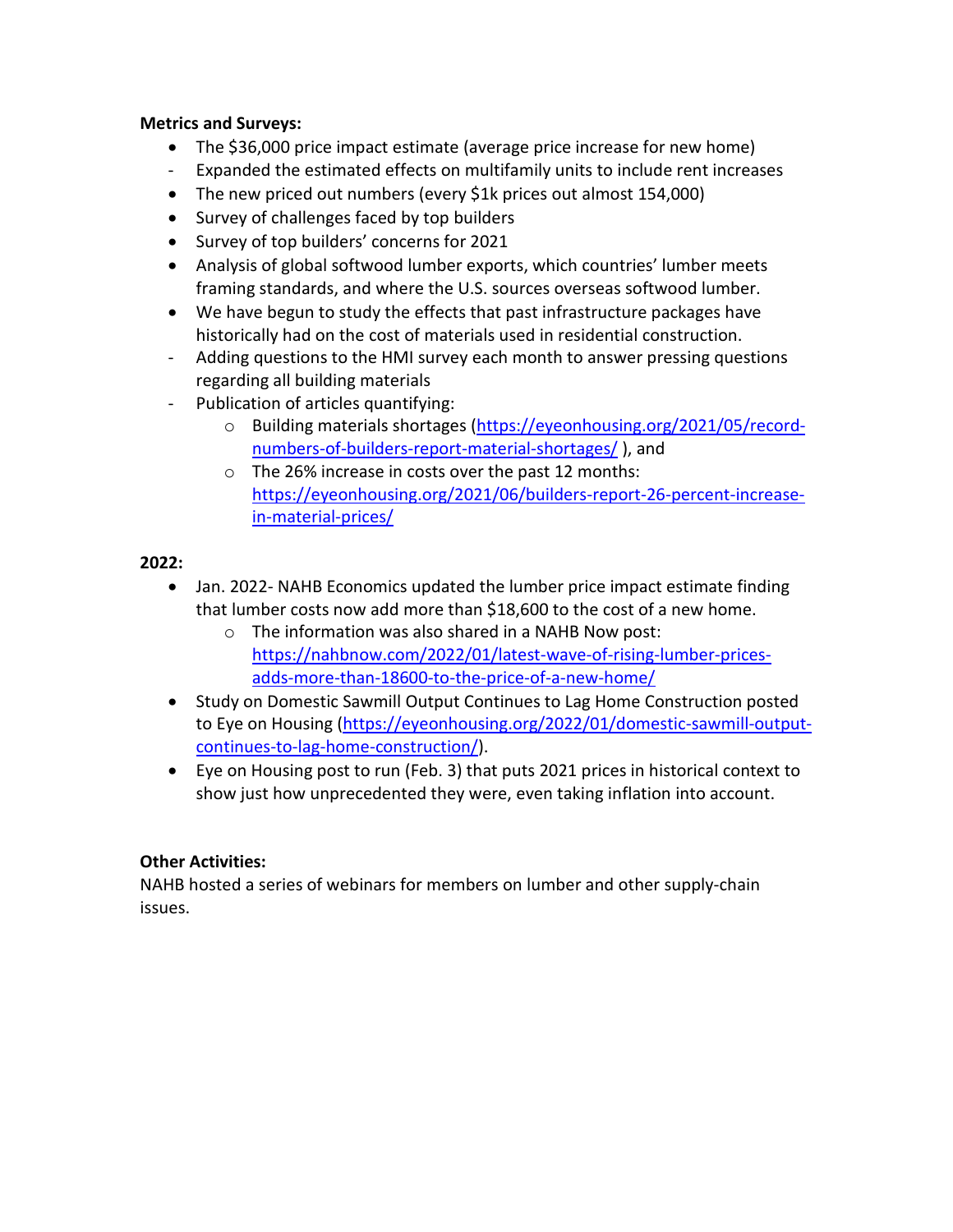# **Summary of Media Relations Achievements on Lumber August 2020-January 2022**

**Media Coverage (August 2020-January 2022)** NAHB has been mentioned in more than 18,220 articles on lumber in the time period from August 2020 through January 2022.

#### **Highlights:**

#### **Late 2020:**

NAHB has been mentioned or quoted in top tier outlets on the impact of rising lumber prices including: Fortune, Bloomberg, The Washington Post, The Wall Street Journal, Fox Business online and the Associated Press. A recent [Bloomberg article](https://www.bloomberg.com/news/articles/2021-02-12/u-s-home-builders-urge-biden-to-help-slow-housing-inflation) quoted three NAHB Senior Officers on how lumber is impacting the industry, and ran in several other media outlets. Robert Dietz was also quoted by the Associated Press on lumber — an article that was picked up by dozens of other outlets as well. Jerry Howard and former NAHB chairman Tom Woods also were quoted in a recent Fox Business online article about building materials costs and delays.

#### **2021:**

On the broadcast media front, Jerry Howard appears monthly on the Fox Business Network show "Varney & Co." and has mentioned lumber prices multiple times. Chuck Fowke was interviewed on Feb. 24 on Fox Business show "Making Money" and discussed rising building materials costs. Robert Dietz was interviewed March 3 on CNBC Power Lunch and also mentioned how lumber prices are harming affordability.

In March, Jerry Howard appeared on three Fox Business shows on lumber including The Claman Countdown, Cavuto Coast to Coast and The Varney Report. NAHB spokespersons have also done several recent radio interviews on outlets such as NPR Marketplace and Bloomberg Radio and Sirius XM show, the David Wells Show. In March, NAHB top officials conducted several interviews on local news affiliates throughout the country including WBTV (Charlotte, NC), WBEX-TV (Rockford, IL), WFLD-TV (Chicago, IL), WKRN-TV (Nashville, TN), KDFW-TV (Dallas, TX) and WTSP-TV (Tampa, FL).

In April, NAHB's response to a U.S. Lumber Coalition opinion piece was published in Woodworking Journal. Jerry Howard appeared on Yahoo Finance TV, Fox Business Varney & Co, and Fox Business Cavuto Coast-to-Coast. On April 28, NAHB released its updated economic impact numbers which were picked up widely by the press including coverage in Fortune, CNN, CNBC and on dozens of local news stations across the country.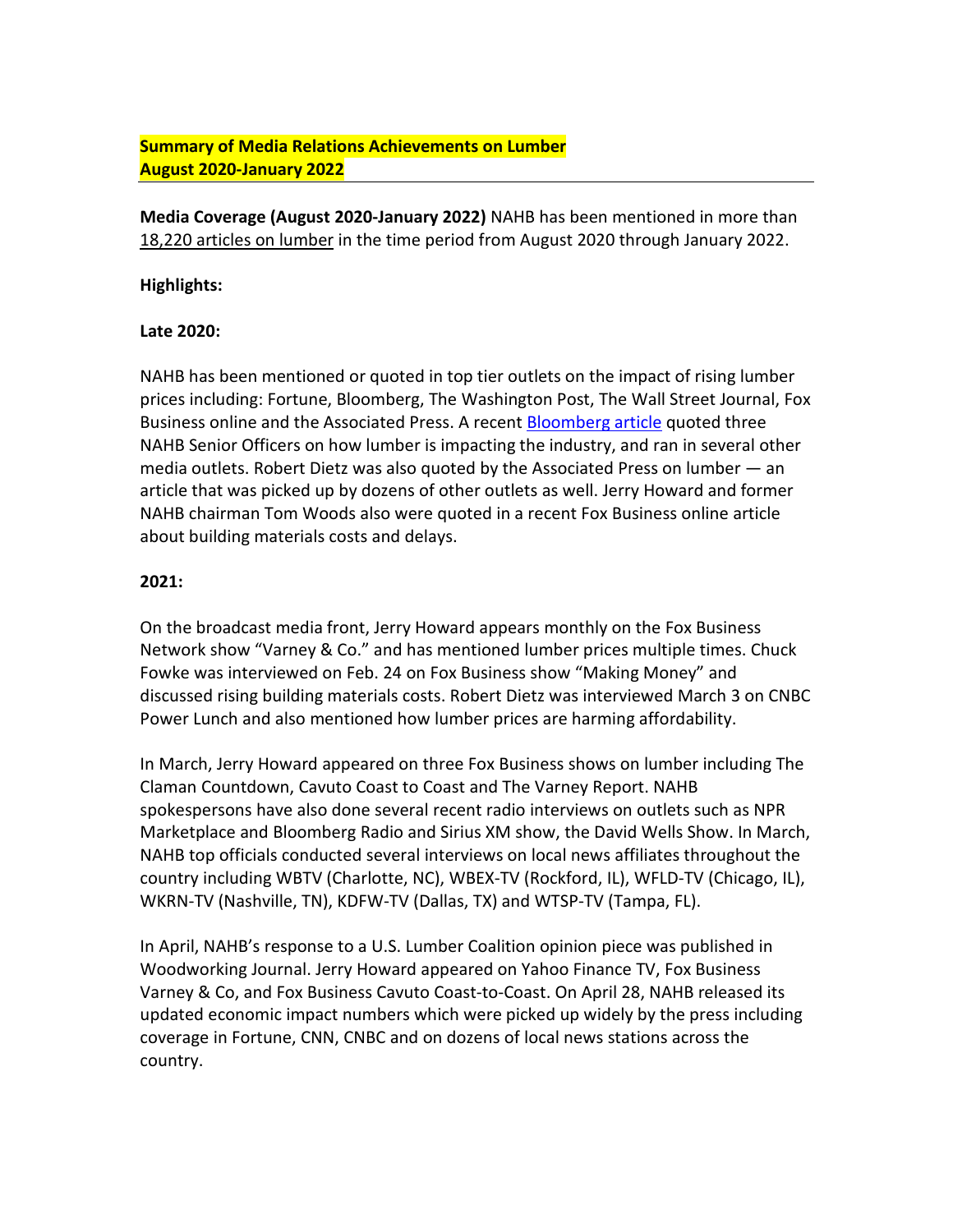Media efforts in May ramped up even more, as outlets across the country continued to carry the message of the impact of soaring lumber prices. This month, CNN ran a lumber story quoting Chuck Fowke. Jerry Howard appeared on Fox Business shows Cavuto Coast-to-Coast and Varney & Co. to talk about how lumber prices are impacting the industry. Jerry was also interviewed on the Phoenix, Ariz. ABC affiliate and Jim Tobin was interviewed by the Fox News affiliate in Charlotte, NC on lumber prices. Robert Dietz was quoted in numerous articles on the impact of lumber prices, including stories in USA Today, the New York Times, Bloomberg, the Wall Street Journal and the Washington Post.

In June, Alicia Huey was interviewed for a national news segment on lumber prices on CBS This Morning. The interview was also aired on local CBS affiliates throughout the country, as well as on CBS Weekend News. Chuck Fowke was quoted and pictured in a lengthy story on lumber in USA Today, which also quoted David Logan. And the New York Times ran an article on the impact of lumber prices that quoted Chuck Fowke and Rob Dietz and featured a photo from Alicia Huey's jobsite. Chuck Fowke and Jerry Konter were also interviewed by the Washington Post on lumber. Other notable television hits include Jerry Howard on Yahoo Finance and Fox Business show, Varney and Co.

In July, Chuck Fowke had a column published in Barron's on lumber prices. Jerry Howard was also quoted in Fox Business Online on lumber. Jerry Howard had his regular interview on Fox Business, Varney and Co. where he discussed lumber and building supply shortages among other things. He was also interviewed on Yahoo Finance on the recent economic data and lumber prices. Jerry Konter and David Logan were also interviewed this month by Fortune, and Chuck Fowke did an interview on lumber that aired on NPR.

Jerry Howard continued his regular monthly interviews on Fox Business Network's Cavuto Coast to Coast where he regularly discussed lumber prices and other supply chain issues. NAHB also issues a statement from Chuck Fowke condemning the lumber tariffs, which got picked up by several media outlets. An Associated Press article in August quoting David Logan was picked up by dozens of other media outlets across the country.

#### **2022:**

Lumber and supply chain issues started to gain more traction in the media as prices began to rise again. In January, NAHB secured placement of an Op-Ed by Chuck Fowke in The Seattle Times, detailing the struggles with lumber. Jerry Howard was also interviewed this month on Spectrum News on the supply chain and building materials prices. This segment aired on dozens of television outlets throughout the country. Rob Dietz also weighed in on lumber prices and housing affordability on an NPR interview that also aired on multiple radio stations nationwide. NAHB's economics group has been quoted in numerous articles on their lumber data, including Rob Dietz in The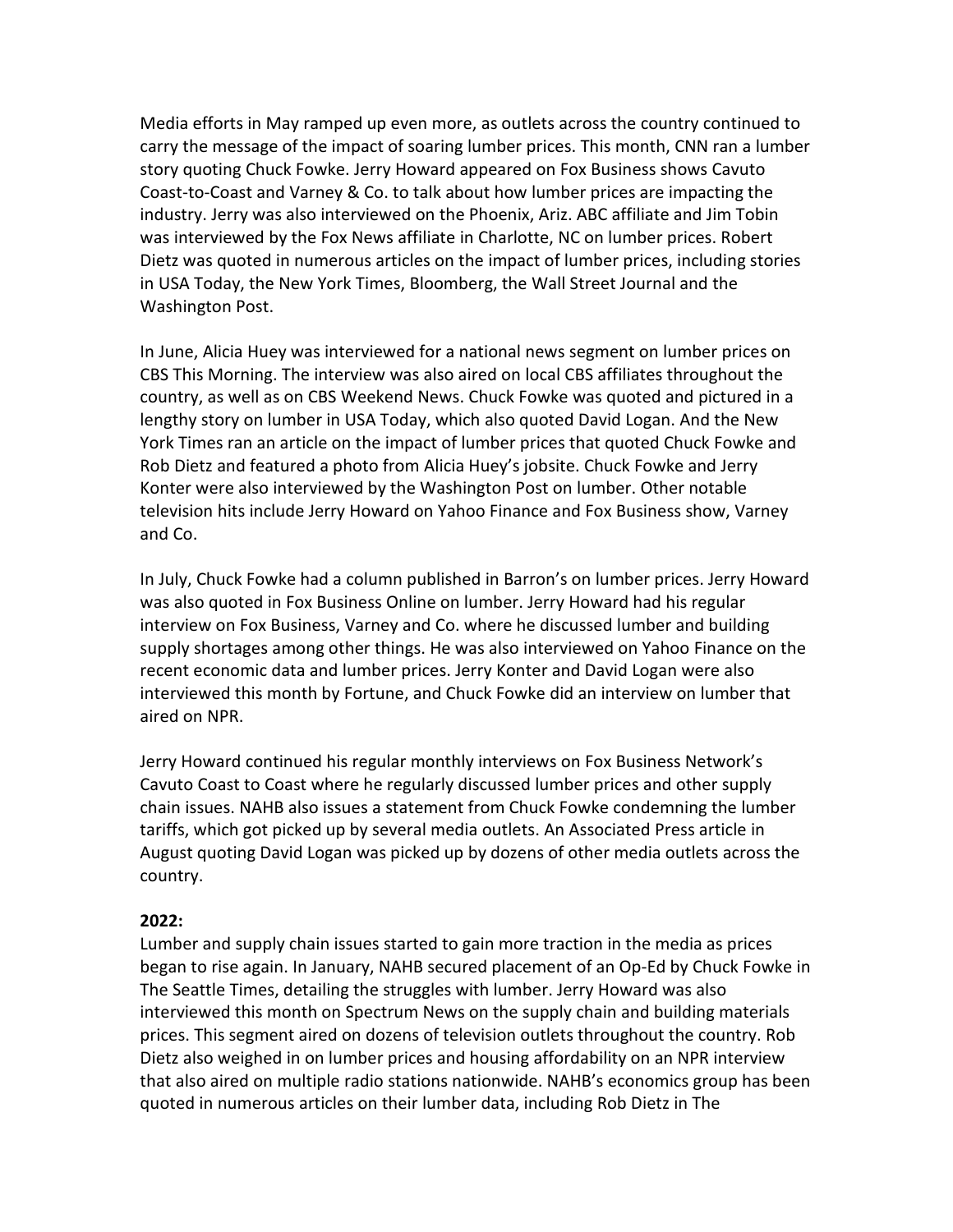Washington Post, Marketwatch, Business Insider, CNBC and Barrons, and David Logan in Bloomberg. Finally, Jerry Howard appeared on Fox Business shows, Varney & Co. and Cavuto Coast-to-Coast this month to discuss topics including supply chain, lumber prices and overall housing affordability concerns.

#### **Breakdown of monthly lumber coverage mentioning or quoting NAHB:**

**August 2020:** 472 mentions **September:** 598 mentions **October:** 273 mentions **November:** 189 mentions **December:** 313 mentions **January 2021:** 468 mentions **February:** 729 mentions **March:** 1,391 mentions **April:** 1,584 mentions **May:** 3,206 mentions **June:** 3,631 mentions **July:** 1,359 mentions **August:** 1,130 mentions **September:** 1,096 mentions **October:** 316 mentions **November:** 446 mentions **December:** 287 mentions **January 2022:** 729 mentions

#### **Press Releases:**

Since August 2020, NAHB has issued 90 press releases mentioning the struggles of high lumber and materials costs. The messaging has been included in standalone releases on the topic, as well as being worked in to press releases on housing and economic data.

#### **Other vehicles pushing lumber messaging:**

- Housing Headlines Newsletter: Newsletter going out to members including regular media coverage on lumber prices.
- OpEds/LTEs: Regularly pitch letters to the editor and op-eds to top media outlets.
	- o Jan. 2022- Op-Ed published in the Seattle Times.
- Columns in trade media outlets: Secured monthly columns in trade publications including messaging on lumber.

**Publicity Value:** The value of the press coverage received in the period of time from August 2020 through January 2022 is \$92.5 million.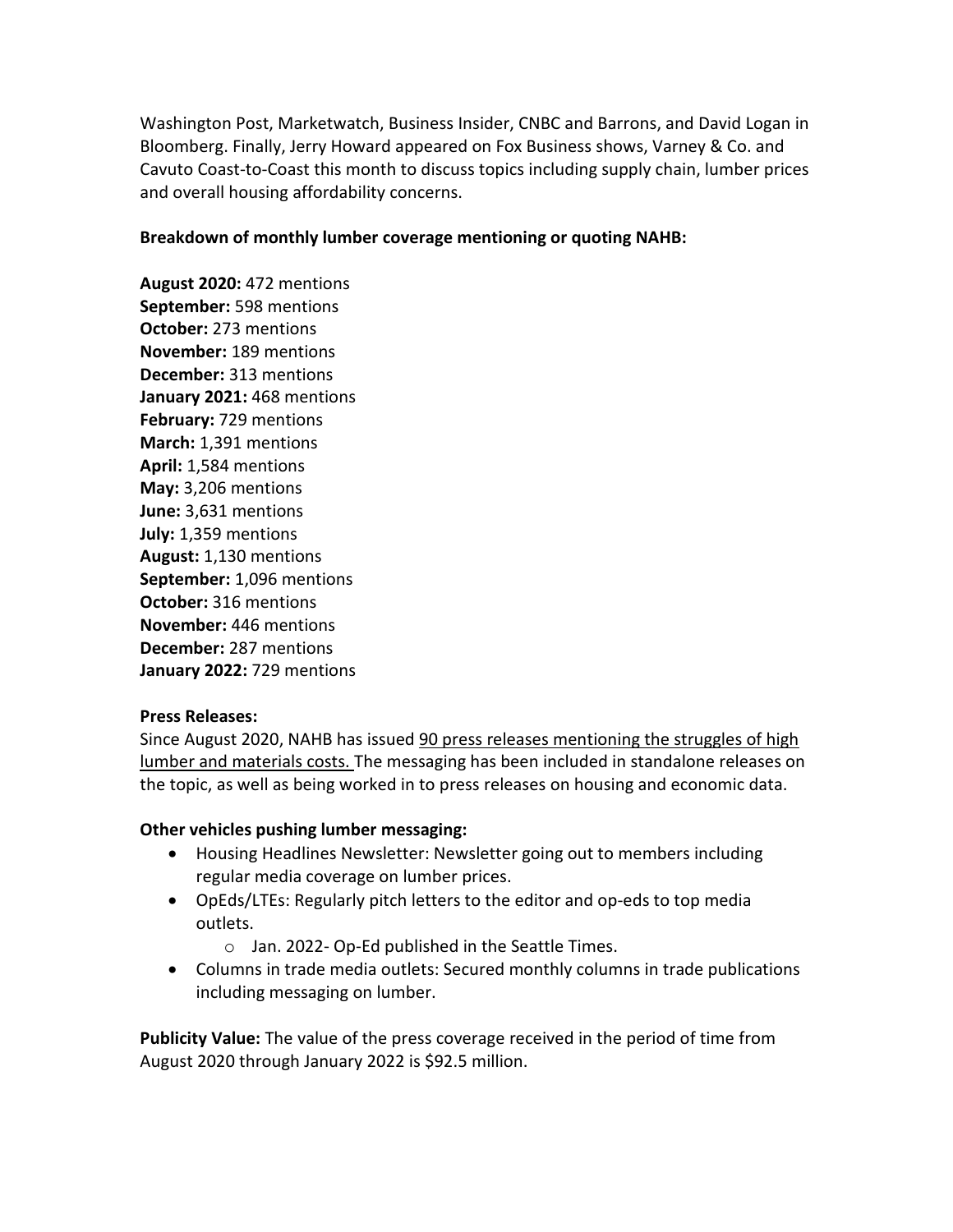



# **Summary of Lumber Outreach on the Blog, Website, Social Media and with HBAs Aug. 1, 2020-Jan. 31, 2022**

#### **NAHBNow Blog**

Communications published **130 blog posts** about rising lumber prices from Aug. 1, 2020- Jan. 31, 2022. Lumber blog posts continue to be the most popular posts on the blog, generating thousands of views per week. Individual posts include:

#### **January 2022**

- Jan. 31[: NAHB Welcomes Biden Administration Move to Lower Lumber](https://nahbnow.com/2022/01/nahb-welcomes-biden-administration-move-to-lower-lumber-tariffs/) Tariffs
- Jan. 19[: Single-Family Starts Post Double-Digit Gains in 2021](https://nahbnow.com/2022/01/single-family-starts-post-double-digit-percentage-gain-in-2021/)
- Jan. 18[: Home Builder Confidence Edges Lower on Inflation Concerns](https://nahbnow.com/2022/01/builder-confidence-edges-lower-on-inflation-concerns/)
- Jan. 14[: Seattle Times Highlights NAHB's Opposition to Lumber Tariffs](https://nahbnow.com/2022/01/seattle-times-highlights-nahbs-opposition-to-lumber-tariffs/)
- Jan. 7[: Domestic Sawmill Output Continues to Lag Home Construction](https://nahbnow.com/2022/01/domestic-sawmill-output-continues-to-lag-home-construction/)
- Jan. 7[: Podcast: 2022 Economic Outlook with NAHB Chief Economist](https://nahbnow.com/2022/01/podcast-2022-economic-outlook-with-nahb-chief-economist/)
- Jan. 4: Latest Wave of Rising Lumber Prices Adds More than \$18,600 to the Price [of a New Home](https://nahbnow.com/2022/01/latest-wave-of-rising-lumber-prices-adds-more-than-18600-to-the-price-of-a-new-home/)

#### **December 2021**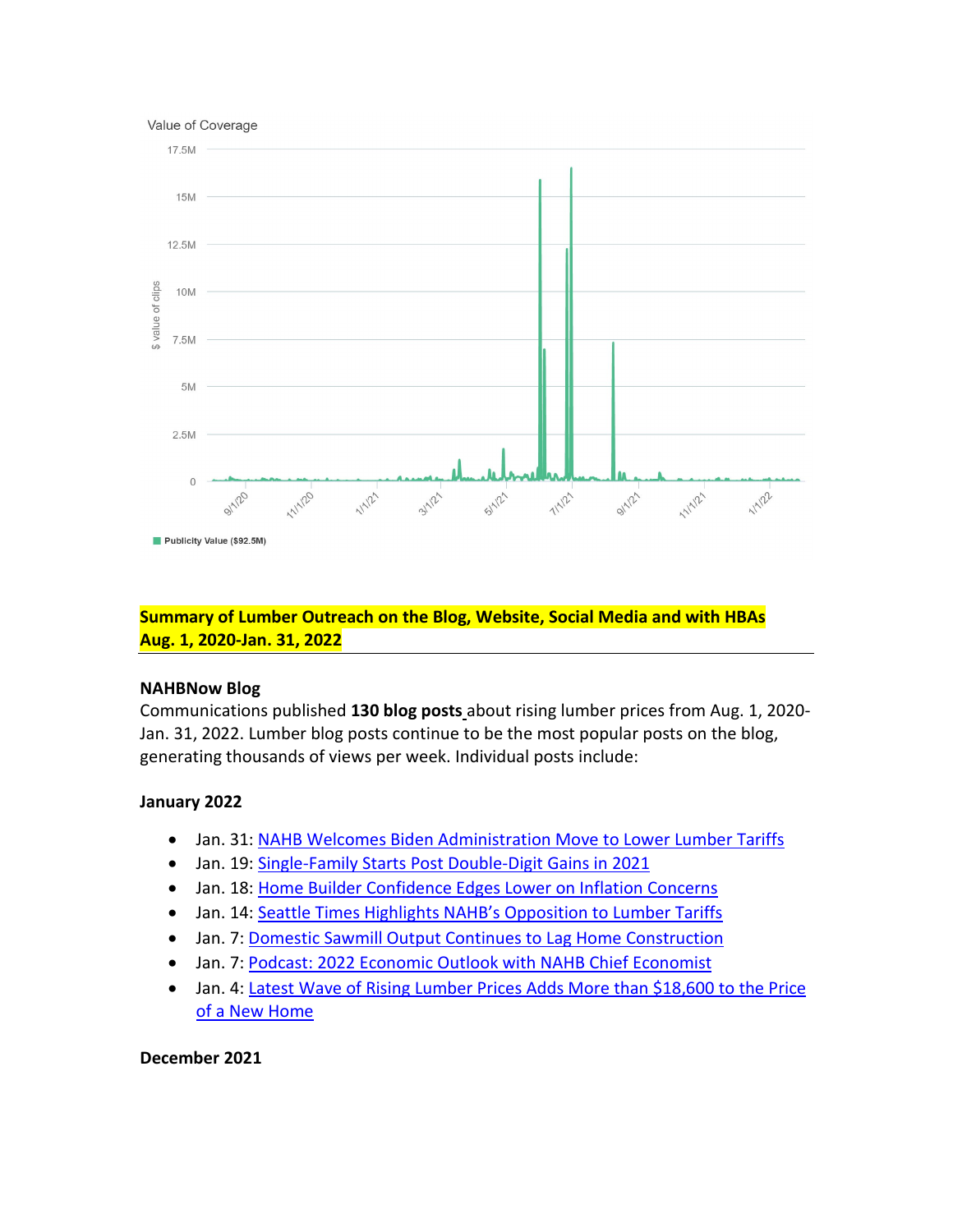- Dec. 27: [Challenges We Faced in 2021: Building Material Prices](https://nahbnow.com/2021/12/top-priorities-of-2021-building-materials-prices/) Dec. 23: [New home sales with lumber and building material supply chain](https://nahbnow.com/2021/12/new-home-sales-jump-in-november-on-high-consumer-demand/)  [messaging](https://nahbnow.com/2021/12/new-home-sales-jump-in-november-on-high-consumer-demand/)
- Dec. 22: [Working in Tandem with NAHB, Lawmakers Send Strong Message on](https://nahbnow.com/2021/12/working-in-tandem-with-nahb-lawmakers-send-a-strong-message-to-commerce-secretary-on-lumber-duties/)  [Lumber to Commerce Secretary](https://nahbnow.com/2021/12/working-in-tandem-with-nahb-lawmakers-send-a-strong-message-to-commerce-secretary-on-lumber-duties/)
- Dec. 17: [Residential Construction Inputs Higher Amid Record Material and](https://nahbnow.com/2021/12/residential-construction-inputs-higher-amid-record-material-and-service-prices/)  [Service Prices](https://nahbnow.com/2021/12/residential-construction-inputs-higher-amid-record-material-and-service-prices/)
- Dec. 16: [Starts blog post with building material messaging](https://nahbnow.com/2021/12/double-digit-gains-for-single-family-and-multifamily-production-in-november/)
- Dec. 15: [HMI post with supply chain messaging](https://nahbnow.com/2021/12/builder-sentiment-strong-at-years-end/)
- Dec. 9: [GOP Leaders Hear Firsthand Account of How Supply Chain Woes are](https://nahbnow.com/2021/12/gop-lawmakers-hear-firsthand-account-on-how-supply-chain-woes-delay-home-construction/)  [Harming Home Construction](https://nahbnow.com/2021/12/gop-lawmakers-hear-firsthand-account-on-how-supply-chain-woes-delay-home-construction/)
- Dec. 6: [NAHB Leaders Discuss Lumber Tariffs with Canadian Officials](https://nahbnow.com/2021/12/nahb-leaders-discuss-lumber-tariffs-with-canadian-officials/)
- Dec. 3: [Take Action Now to Fight Lumber Tariffs](https://nahbnow.com/2021/12/take-action-now-to-fight-the-new-lumber-tariffs/)
- Dec. 2: [Doubling Lumber Tariffs Add to Inflation Concerns](https://nahbnow.com/2021/12/doubling-lumber-tariffs-ongoing-labor-shortages-add-to-inflation-concerns/)
- Dec. 1: Sens. Shaheen, Moran Send Strong Message to Commerce Sec. Opposing [Lumber Tariffs](https://nahbnow.com/2021/12/sens-shaheen-moran-send-strong-message-to-commerce-secretary-opposing-lumber-tariffs/)

# **November 2021**

- Nov. 24: [NAHB Condemns Commerce Action to Double Lumber Tariffs](https://nahbnow.com/2021/11/nahb-condemns-commerce-action-to-double-tariffs-on-canadian-lumber/)
- Nov. 17: [Starts blog post with lumber-supply side messaging](https://nahbnow.com/2021/11/supply-side-disruptions-push-single-family-production-down-in-october/)
- Nov. 16: [HMI blog post with building material messaging](https://nahbnow.com/2021/11/builder-confidence-up-on-strong-demand-even-as-supply-side-challenges-persist/)
- Nov. 11: [Housing affordability post citing lumber and building material supply](https://nahbnow.com/2021/11/housing-affordability-holds-steady-but-supply-side-challenges-persist/)  [chain](https://nahbnow.com/2021/11/housing-affordability-holds-steady-but-supply-side-challenges-persist/)
- Nov. 10: [Material Prices Post Record Year-to-Date Increase](https://nahbnow.com/2021/11/materials-prices-post-record-year-to-date-increase/)
- Nov. 2: [Podcast: Industry Leaders Tackle Supply Chain, Infrastructure Questions](https://nahbnow.com/2021/11/podcast-industry-leaders-tackle-supply-chain-infrastructure-questions/)
- Nov. 1: [NAHB Calls for Action on Canadian lumber](https://nahbnow.com/2021/11/nahb-calls-for-action-on-canadian-lumber-as-biden-eases-tariffs-on-european-steel/)
- Nov. 1: [Video: Chairman's Update on the Supply Chain Crisis and the 'Great](https://nahbnow.com/2021/11/video-chairmans-update-on-the-supply-chain-crisis-and-the-great-resignation/)  [Resignation'](https://nahbnow.com/2021/11/video-chairmans-update-on-the-supply-chain-crisis-and-the-great-resignation/)

# **October 2021**

- Oct. 20: [NAHB Joins Lawmakers to Stand Up for Housing](https://nahbnow.com/2021/10/nahb-joins-with-key-lawmakers-to-stand-up-for-housing/)
- Oct. 20: [Action on Supply Chain Bottlenecks, Tariffs Needed to Boost Housing](https://nahbnow.com/2021/10/action-on-supply-chain-bottlenecks-tariffs-needed-to-boost-housing-affordability/)  [Affordability](https://nahbnow.com/2021/10/action-on-supply-chain-bottlenecks-tariffs-needed-to-boost-housing-affordability/)
- Oct. 19: [Starts post with building material messaging](https://nahbnow.com/2021/10/single-family-starts-flat-in-september/)
- Oct. 18: [HMI post with supply chain messaging](https://nahbnow.com/2021/10/strong-demand-boosts-builder-confidence-despite-supply-chain-disruptions/)
- Oct. 7: [NAHB Calls on Biden to Act on Lumber and Supply Chain Bottlenecks](https://nahbnow.com/2021/10/nahb-calls-on-biden-to-act-on-lumber-building-material-supply-chain-bottlenecks/)
- Oct. 7: [Podcast: The Reconciliation Package and Lumber Prices Back in the](https://nahbnow.com/2021/10/podcast-the-reconciliation-package-and-lumber-prices-back-in-the-headlines/)  **[Headlines](https://nahbnow.com/2021/10/podcast-the-reconciliation-package-and-lumber-prices-back-in-the-headlines/)**

# **September 2021**

- Sept. 21[: Starts release with lumber and building material messaging](https://nahbnow.com/2021/09/august-housing-starts-lifted-by-multifamily-development/)
- Sept. 20[: HMI release with lumber and building material messaging](https://nahbnow.com/2021/09/builder-confidence-steadies-as-material-and-labor-challenges-persist/)
- Sept. 9: [Building Material Prices: Large Increases Year-to-Date](https://nahbnow.com/2021/09/building-material-prices-large-increases-year-to-date/)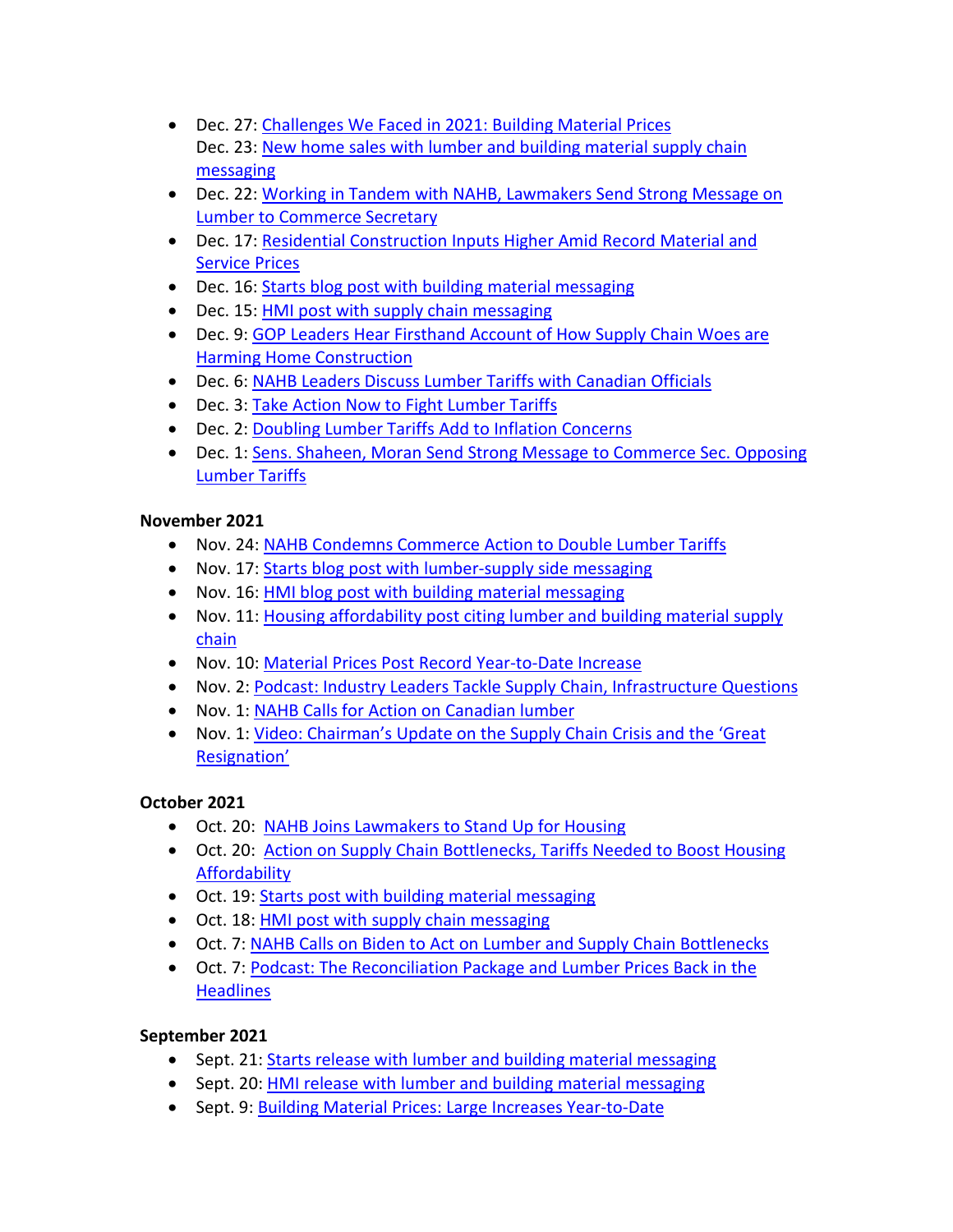#### **August 2021**

- Aug. 18[: Housing Starts Down in July on Supply Chain Challenges](https://nahbnow.com/2021/08/housing-starts-down-in-july-on-supply-chain-challenges/)
- Aug. 17[: Builder Confidence at 13-Month Low on Higher Material Costs, Home](https://nahbnow.com/2021/08/builder-confidence-at-13-month-low-on-higher-material-costs-home-prices/)  [Prices](https://nahbnow.com/2021/08/builder-confidence-at-13-month-low-on-higher-material-costs-home-prices/)
- Aug. 16[: Building Material Prices Climbing at Record Year-to-Date Pace](https://nahbnow.com/2021/08/building-material-prices-climbing-at-record-year-to-date-pace/)
- Aug. 5: Housing Affordability Plunges on Soaring Material Costs, Rising Home [Prices](https://nahbnow.com/2021/08/housing-affordability-plunges-on-soaring-material-costs-rising-home-prices/)
- Aug. 4[: Builders Engage Policymakers in Supply Chain Roundtable](https://nahbnow.com/2021/08/builders-engage-policymakers-in-supply-chain-roundtable/)
- Aug. 2[: Video: NAHB Chairman Details Lumber Victories, Ongoing Work Ahead](https://nahbnow.com/2021/08/video-nahb-chairman-details-lumber-victories-ongoing-work-ahead/)

# **July 2021**

- [Top Canadian Official Tells NAHB Canada Seeks New Lumber Trade Deal](https://nahbnow.com/2021/07/top-canadian-official-tells-nahb-canada-seeks-new-lumber-trade-deal/)
- Led by OSB, Lumber Products Now Add Nearly \$30K to the Price of a New Home, [\\$92 to Rent](https://nahbnow.com/2021/07/led-by-osb-lumber-products-now-add-nearly-30k-to-the-price-of-a-new-home-92-to-rent/)
- [Builder Confidence Edges Lower as Material Challenges Persist](https://nahbnow.com/2021/07/builder-confidence-edges-lower-as-material-challenges-persist/)
- [At NAHB's Urging, White House Holds Supply Chain Summit](https://nahbnow.com/2021/07/at-nahbs-urging-white-house-holds-supply-chain-summit/)
- [OSB Prices Have Skyrocketed More than 500% Since January 2020](https://nahbnow.com/2021/07/osb-prices-have-skyrocketed-more-than-500-since-january-2020/)
- [Fed Chairman Expresses Hope Building Material Bottlenecks Will Be Alleviated](https://nahbnow.com/2021/07/fed-chairman-expresses-hope-building-material-bottlenecks-will-be-alleviated/)
- [NAHB Urges Congress to Enact Policies to Help Builders Boost Housing](https://nahbnow.com/2021/07/nahb-urges-congress-to-enact-policies-to-help-builders-boost-housing-production/)  **[Production](https://nahbnow.com/2021/07/nahb-urges-congress-to-enact-policies-to-help-builders-boost-housing-production/)**
- [Why Builders Stick with Lumber Despite Price Hikes and Shortages](https://nahbnow.com/2021/07/why-builders-stick-with-lumber-despite-price-hikes-and-shortages/)
- [Why Builder Lumber Prices Remain Higher Than Headlines Suggest](https://nahbnow.com/2021/07/why-builder-lumber-prices-remain-higher-than-headlines-suggest/)
- [Strategies Builders Employ to Combat Rising Building Material Costs and](https://nahbnow.com/2021/07/strategies-builders-employ-to-combat-rising-building-material-costs-and-shortages/)  **[Shortages](https://nahbnow.com/2021/07/strategies-builders-employ-to-combat-rising-building-material-costs-and-shortages/)**
- [Video: NAHB Chairman Provides Legislative Predictions for Next Six Months](https://nahbnow.com/2021/07/video-nahb-chairman-provides-legislative-predictions-for-next-six-months/)

# **June 2021**

- [NAHB Chairman Urges Congress to Boost Lumber Production from Federal Lands](https://nahbnow.com/2021/06/nahb-chairman-urges-congress-to-boost-lumber-production-from-federal-lands/)
- [Podcast: NAHB Chief Economist's Midyear Report and Forecast](https://nahbnow.com/2021/06/podcast-nahb-chief-economists-midyear-report-and-forecast/)
- [Building Alternatives to Help Navigate Elevated Lumber Prices](https://nahbnow.com/2021/06/building-alternatives-to-help-navigate-elevated-lumber-prices/)
- [NAHB's Supply Chain Webinar Series Continues This Week](https://nahbnow.com/2021/06/nahbs-supply-chain-webinar-series-continues-this-week/)
- [Housing Prices Likely to Remain High as Supply Remains Low, Disproportionately](https://nahbnow.com/2021/06/housing-prices-likely-to-remain-high-as-supply-remains-low-disproportionately-affecting-minorities/)  [Affecting Minorities](https://nahbnow.com/2021/06/housing-prices-likely-to-remain-high-as-supply-remains-low-disproportionately-affecting-minorities/)
- [Could Rising Materials Prices Leave You Without Enough Insurance Coverage?](https://nahbnow.com/2021/06/could-rising-materials-prices-leave-you-without-enough-insurance-coverage/)
- [Rising Material Challenges, Declining Builder Sentiment](https://nahbnow.com/2021/06/rising-material-challenges-declining-builder-sentiment/)
- [Use This NAHB Resource to Help Select New Home Building Materials](https://nahbnow.com/2021/06/use-this-nahb-resource-to-help-select-new-home-building-materials/)
- [Podcast: Lumber Meeting with Commerce Secretary and What's Ahead in](https://nahbnow.com/2021/06/podcast-lumber-meeting-with-commerce-secretary-and-whats-ahead-in-congress/)  **[Congress](https://nahbnow.com/2021/06/podcast-lumber-meeting-with-commerce-secretary-and-whats-ahead-in-congress/)**
- [How Lumber Prices are Hammering Housing Affordability for Home Owners](https://nahbnow.com/2021/06/how-lumber-prices-are-hammering-housing-affordability-for-home-owners/)
- [Building Costs Skyrocket Over the Past 12 Months](https://nahbnow.com/2021/06/building-costs-skyrocket-over-the-past-12-months/)
- [Record Number of Builders Report Material Shortages](https://nahbnow.com/2021/06/record-number-of-builders-report-material-shortages/)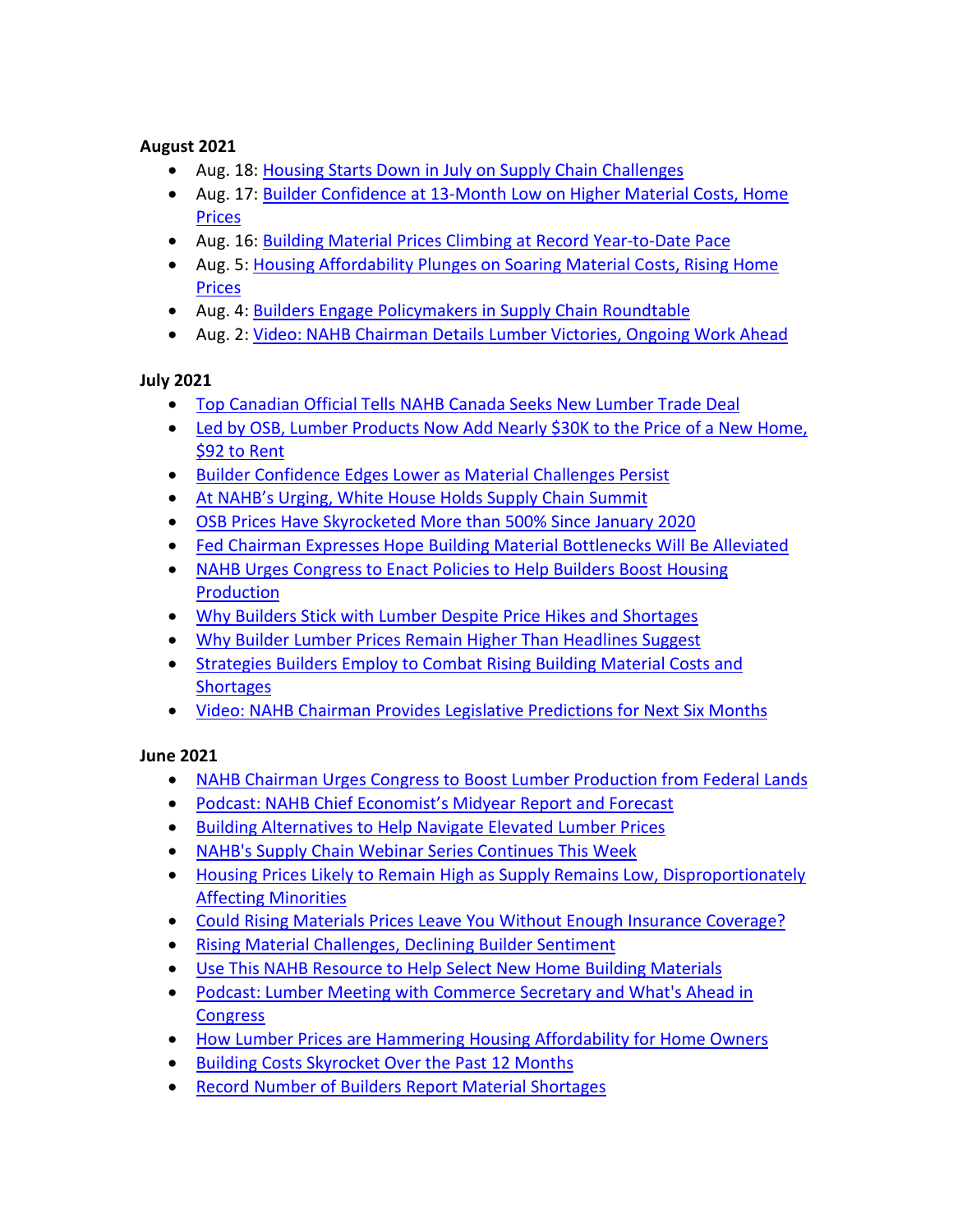- [Learn How to Navigate Lumber, Supply Chain Challenges with New NAHB](https://nahbnow.com/2021/06/learn-how-to-navigate-lumber-supply-chain-challenges-with-new-nahb-webinar-series/)  [Webinar Series](https://nahbnow.com/2021/06/learn-how-to-navigate-lumber-supply-chain-challenges-with-new-nahb-webinar-series/)
- [Podcast: Mill Owner Discusses Lumber Prices, Tariffs and Sustainability](https://nahbnow.com/2021/06/podcast-mill-owner-discusses-lumber-prices-tariffs-and-sustainability/)
- [Video: NAHB Chairman Credits Grassroots Efforts for Congressional Spotlight on](https://nahbnow.com/2021/06/video-nahb-chairman-credits-grassroots-efforts-for-congressional-spotlight-on-lumber/)  **[Lumber](https://nahbnow.com/2021/06/video-nahb-chairman-credits-grassroots-efforts-for-congressional-spotlight-on-lumber/)**

# **May 2021**

- Collaboration Between Builders and Appraisers Key to Navigating Rising Lumber [Prices, Freddie Mac Says](https://nahbnow.com/2021/05/collaboration-between-builders-and-appraisers-key-to-navigating-rising-lumber-prices-freddie-mac-says/)
- [Housing Affordability Shows Signs of Weakening as Challenges Lie Ahead](https://nahbnow.com/2021/05/housing-affordability-shows-signs-of-weakening-as-challenges-lie-ahead/)
- [Record-High Prices on All Building Materials Threaten Housing Affordability](https://nahbnow.com/2021/05/record-high-prices-on-all-building-materials-threaten-housing-affordability/)
- [Lawmakers Urge Action on Lumber; U.S. Trade Rep. to "Push for Solutions to the](https://nahbnow.com/2021/05/lawmakers-urge-action-on-lumber-u-s-trade-rep-to-push-for-solutions-to-the-lumber-pricing-issues/)  [Lumber Pricing Issues"](https://nahbnow.com/2021/05/lawmakers-urge-action-on-lumber-u-s-trade-rep-to-push-for-solutions-to-the-lumber-pricing-issues/)
- [Building Materials Top Housing Concerns](https://nahbnow.com/2021/05/building-materials-top-housing-concerns/)
- [Construction Cools as Costs Climb](https://nahbnow.com/2021/05/construction-cools-as-costs-climb/)
- [Podcast: Mill Owner Discusses Lumber Crisis, Possible Solutions](https://nahbnow.com/2021/05/podcast-mill-owner-discusses-lumber-crisis-possible-solutions/)
- Move to Double Lumber Tariffs Shows White House Does Not Care About [Housing Affordability](https://nahbnow.com/2021/05/move-to-double-lumber-tariffs-shows-white-house-does-not-care-about-housing-affordability/)
- [Commerce Secretary Pledges Full Support of Biden Administration to Resolve](https://nahbnow.com/2021/05/commerce-secretary-pledges-full-support-of-biden-administration-to-resolve-lumber-issue/)  [Lumber Issue](https://nahbnow.com/2021/05/commerce-secretary-pledges-full-support-of-biden-administration-to-resolve-lumber-issue/)

# **April 2021**

- [NAHB Continues to Engage the Administration, Congress on Lumber](https://nahbnow.com/2021/04/nahb-continues-to-engage-the-administration-congress-on-lumber/)
- [NAHB Undercuts Lumber Coalition Arguments](https://nahbnow.com/2021/04/nahb-undercuts-lumber-coalition-arguments/)
- [Is the Housing Market Too Hot?](https://nahbnow.com/2021/04/is-the-housing-market-too-hot/)
- [Skyrocketing Lumber Costs Add Nearly \\$36,000 to the Price of a New Home](https://nahbnow.com/2021/04/skyrocketing-lumber-prices-add-nearly-36000-to-the-price-of-a-new-home/)
- [Two Upcoming Webinars Explain Alternatives to Lumber in Home Building](https://nahbnow.com/2021/04/two-upcoming-webinars-explore-alternatives-to-lumber-in-home-building/)
- [How Builders Are Dealing with Rising Lumber Prices](https://nahbnow.com/2021/04/how-builders-are-dealing-with-rising-lumber-prices/)
- [Podcast: Emerging Legislation that Could Impact Housing](https://nahbnow.com/2021/04/podcast-emerging-legislation-that-could-impact-housing/)
- [Bringing Housing Home: Rising Lumber Prices Tops the Agenda](https://nahbnow.com/2021/04/bringing-housing-home-rising-lumber-prices-tops-the-agenda/)
- [NAHB Senior Officers Bring a Housing Agenda to Capitol Hill](https://nahbnow.com/2021/04/nahb-senior-officers-bring-a-housing-agenda-to-capitol-hill/)
- [Podcast: Congress Is Back in Town](https://nahbnow.com/2021/04/podcast-congress-is-back-in-town/)

# **March 2021**

- Video: NAHB [Chairman](https://nahbnow.com/2021/03/video-nahb-chairman-updates-members-on-rising-lumber-prices/) Updates Members on Rising Lumber Prices
- How Rising Lumber Prices Impact More Than Just Home [Builders](https://nahbnow.com/2021/03/how-rising-lumber-prices-impact-more-than-just-home-builders/)
- [Lawmakers Ask Biden and Justice Department to Act on Lumber](https://nahbnow.com/2021/03/at-nahbs-urging-lawmakers-ask-biden-to-act-on-lumber/)
- [NAHB Spearheads Coalition Effort on Lumber](https://nahbnow.com/2021/03/nahb-spearheads-coalition-effort-on-lumber/)
- [Higher Material Costs, Interest Rates Lower Builder Sentiment](https://nahbnow.com/2021/03/higher-interest-rates-material-costs-lower-builder-sentiment/)
- [A Full Court Press on Lumber](https://nahbnow.com/2021/03/a-full-court-press-on-lumber/)
- [Lumber Prices Stalling Much-Needed Multifamily and Affordable Housing Supply](https://nahbnow.com/2021/03/lumber-prices-stalling-much-needed-multifamily-and-affordable-housing-supply/)
- [February Home Sales Down on Rising Material Costs, Interest](https://nahbnow.com/2021/03/february-home-sales-down-on-rising-material-costs-interest-rates/) Rates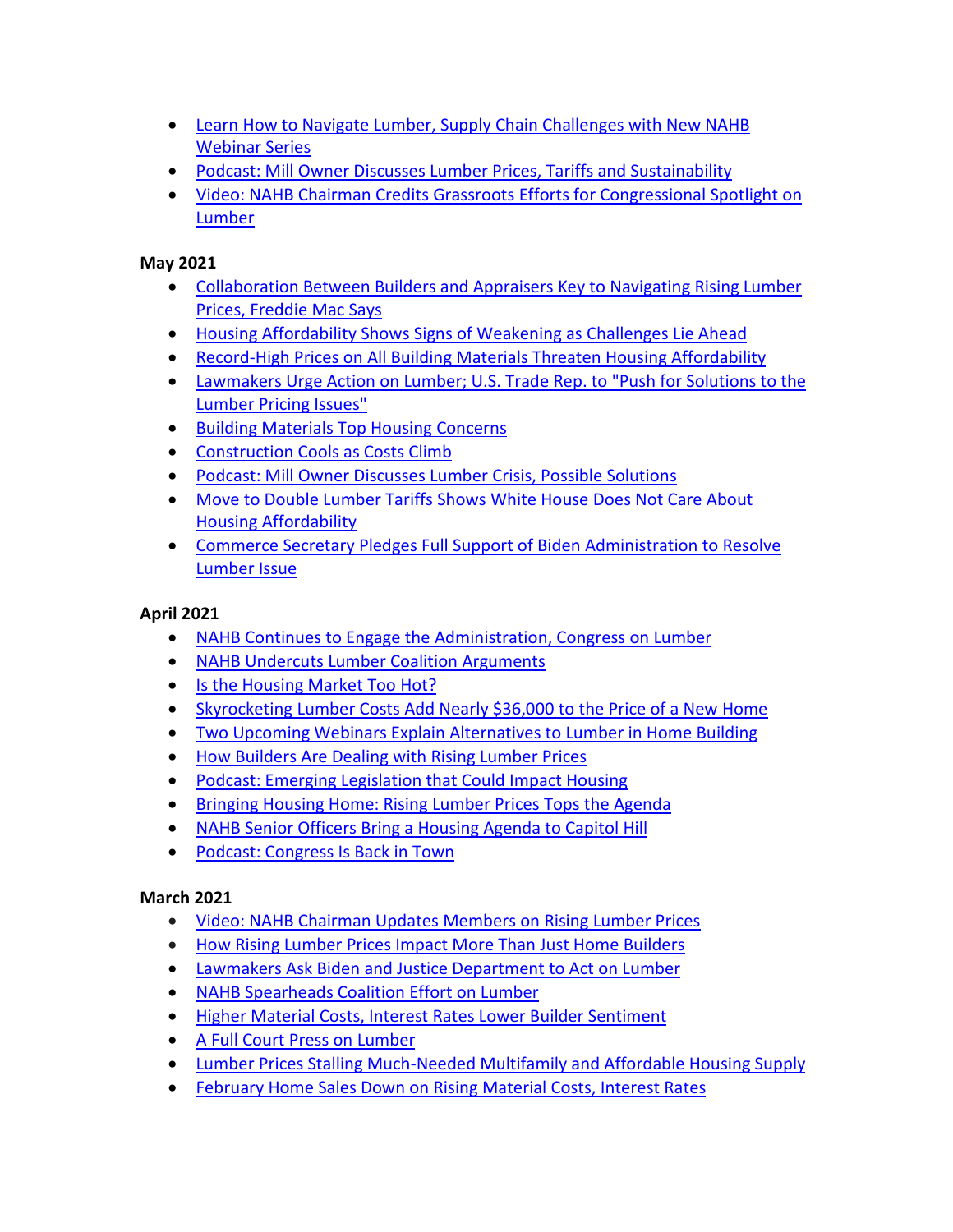• [Critical Home Repairs Delayed Because of Sky-High Lumber Prices](https://nahbnow.com/2021/03/critical-home-repairs-delayed-because-of-sky-high-lumber-prices/)

# **February 2021**

- [Video: NAHB Chairman Updates Members on Key Priorities](https://nahbnow.com/2021/02/video-nahb-chairman-updates-members-on-key-priorities-2/)
- [Housing Affordability Holds Steady; Challenges Loom](https://nahbnow.com/2021/02/housing-affordability-holds-steady-challenges-loom/)
- [Housing an Economic Bright Spot but Regulatory, Affordability Challenges Persist](https://nahbnow.com/2021/02/housing-an-economic-bright-spot-but-regulatory-affordability-challenges-persist/)
- [Record-High Lumber Prices Are Hammering Housing Affordability](https://nahbnow.com/2021/02/record-high-lumber-prices-are-hammering-housing-affordability/)
- Rising Lumber Prices and Lack [of Supply Threaten Consumers' Housing Options](https://nahbnow.com/2021/02/rising-lumber-prices-and-lack-of-supply-threaten-consumers-housing-options/)
- [Podcast: Lumber Issue Heats Up, Hurts Affordability](https://nahbnow.com/2021/02/podcast-lumber-issue-heats-up-hurts-affordability/)
- [Record-High Lumber Prices Add \\$24K to the Price of a New Home](https://nahbnow.com/2021/02/record-high-lumber-prices-add-24k-to-the-price-of-a-new-home/)
- [Builders Cite Building Material Prices as Top Challenge](https://nahbnow.com/2021/02/builders-cite-building-material-prices-as-top-challenge/)
- [What Builders Should Know About Appraisals and Lumber Prices](https://nahbnow.com/2021/02/how-to-get-your-new-home-appraisal-to-reflect-your-actual-costs/)
- [Can High-Performance Building Strategies Decrease Lumber Demand?](https://nahbnow.com/2021/02/can-high-performance-building-strategies-decrease-lumber-demand/)
- [Podcast: An Inside Look at Appraisals and Rising Lumber Prices](https://nahbnow.com/2021/02/podcast-an-inside-look-at-appraisals-and-rising-lumber-prices/)

# **January 2021**

- [2 Critical Threats to Housing Affordability in 2021](https://nahbnow.com/2021/01/2-critical-threats-to-housing-affordability-in-2021/)
- [Builder Confidence Down on Rising Material Costs, Upsurge in COVID-19 Cases](https://nahbnow.com/2021/01/builder-confidence-down-on-rising-material-prices-upsurge-in-covid-19-cases/)

# **December 2020**

- [Commerce Department Cuts Lumber Tariffs from 20% to 9%](https://nahbnow.com/2020/12/commerce-department-cuts-lumber-tariffs-from-20-to-9/)
- [Podcast: Insights into Cabinet Secretary Picks and Lumber Tariffs](https://nahbnow.com/2020/12/podcast-insights-into-cabinet-secretary-picks-and-lumber-tariffs/)
- [Lumber Prices on the Rise -](https://nahbnow.com/2020/12/lumber-prices-on-the-rise-again/) Again

# **October 2020**

- [New Podcast: NAHB Meets with All the President's Men](https://nahbnow.com/2020/10/new-podcast-nahb-meets-with-all-the-presidents-men/)
- [Video: NAHB Chairman Presents October Update to Members](https://nahbnow.com/2020/10/video-nahb-chairman-presents-october-update-to-members/)
- [Lumber Prices Trending Downward from Mid-September Peak but Still High](https://nahbnow.com/2020/10/lumber-prices-trending-downward-from-mid-september-peak-but-still-high/)
- [Working Closely with NAHB, Nearly 100 Lawmakers Urge Trump to Act on](https://nahbnow.com/2020/10/working-closely-with-nahb-nearly-100-lawmakers-urge-trump-to-act-on-lumber/)  [Lumber](https://nahbnow.com/2020/10/working-closely-with-nahb-nearly-100-lawmakers-urge-trump-to-act-on-lumber/)

# **September 2020**

- [Escalating Lumber Prices Hamper Home Owner Dreams](https://nahbnow.com/2020/09/escalating-lumber-prices-hamper-home-owner-dreams/)
- [Video: NAHB Chairman Presents September Update to Members](https://nahbnow.com/2020/09/video-nahb-chairman-presents-september-update-to-members/)
- [National Economic Council Hears NAHB Concerns on Lumber](https://nahbnow.com/2020/09/national-economic-council-hears-nahb-concerns-on-lumber/)
- [More Buyers Look to the 'Burbs as Lumber Price Hikes Continue](https://nahbnow.com/2020/09/more-buyers-look-to-the-burbs-as-lumber-price-hikes-continue/)
- [Lumber Prices Continue to Price Home Owners –](https://nahbnow.com/2020/09/lumber-prices-continue-to-price-home-owners-and-builders-out-of-the-market/) and Builders Out of the [Market](https://nahbnow.com/2020/09/lumber-prices-continue-to-price-home-owners-and-builders-out-of-the-market/)
- [Builder Confidence Soars to an All-Time High, Lumber Risks Remain](https://nahbnow.com/2020/09/builder-confidence-soars-to-an-all-time-high-lumber-risks-remain/)
- HUD Secretary Carson [Discusses Agency Actions on Key Housing Issues](https://nahbnow.com/2020/09/hud-secretary-carson-discusses-agency-actions-on-key-housing-issues/)
- [NAHB Conveys Urgent Concerns on Lumber with Commerce Secretary](https://nahbnow.com/2020/09/nahb-conveys-urgent-concerns-on-lumber-with-commerce-secretary/)

**August 2020**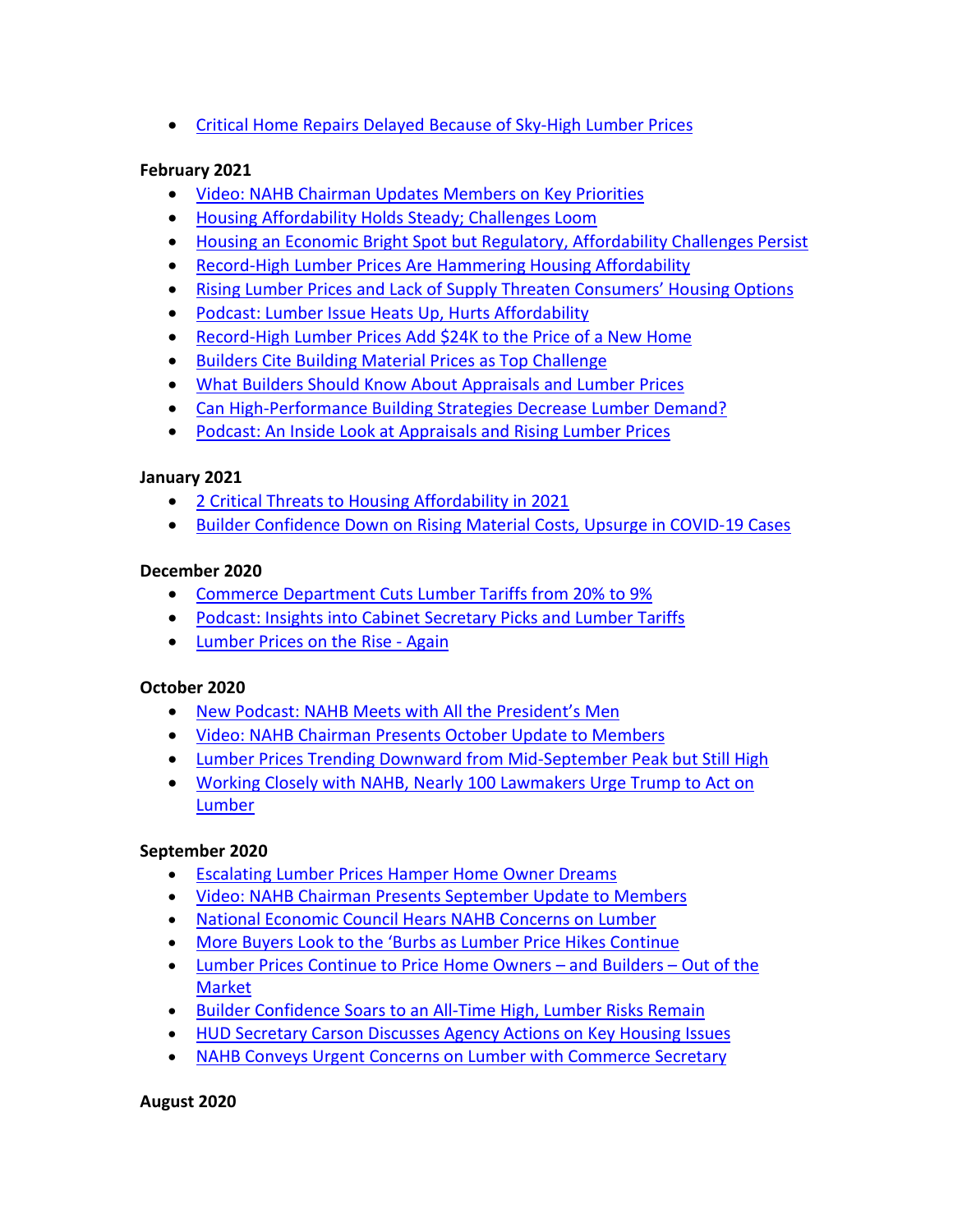- [NAHB Seeks Meeting with Commerce Secretary on Soaring Lumber Prices](https://nahbnow.com/2020/08/nahb-seeks-meeting-with-commerce-secretary-on-soaring-lumber-prices/)
- [Soaring Lumber Prices Limit Housing's Growth](https://nahbnow.com/2020/08/soaring-lumber-prices-limit-housings-growth/)
- [NAHB Seeks White House Action on Soaring Lumber Prices](https://nahbnow.com/2020/08/nahb-seeks-white-house-action-on-soaring-lumber-prices/)
- [NAHB Podcast: Executive Actions, Lumber Prices and Hurricanes](https://nahbnow.com/2020/08/nahb-podcast-executive-actions-lumber-prices-and-hurricanes/)
- [Surge in Home Construction, Lumber Prices](https://nahbnow.com/2020/08/surge-in-home-construction-lumber-prices/)
- [Average New Home Price Now \\$16,000 Higher Due to Lumber](https://nahbnow.com/2020/08/average-new-home-price-now-16000-higher-due-to-lumber/)
- [NAHB Podcast: Skyrocketing Lumber Prices Must Be Addressed Now](https://nahbnow.com/2020/08/nahb-podcast-skyrocketing-lumber-prices-must-be-addressed-now/)

# **Monday Morning Briefing E-newsletter**

The Monday Morning Briefing (MMB) is sent to approximately 190,000 individuals, including all members, highlighting the top industry news blog posts of the week. The lead story typically becomes the most popular blog post for the week.

# **MMB led with lumber stories 32 times** between Aug. 1, 2020-Jan. 28, 2022:

- Jan. 17, 2022: Seattle Times Illustrates NAHB's Opposition to Lumber Tariffs
- Jan. 10, 2022: Rising Lumber Costs Add \$18,600 to New Home Prices
- Dec. 27, 2021: At NAHB's Behest, 84 Lawmakers Take a Stand for Housing
- Nov. 29, 2021: NAHB Condemns Commerce Action to Double Lumber Tariffs
- Nov. 15, 2021: Building Material Prices Post Record Year-to-Date Increase
- Oct. 25, 2021: NAHB Tells Congress to Uncork Supply Chain Bottlenecks
- Oct 11, 2021: NAHB Calls on Biden to Act on Lumber and Supply Chain Issues
- Sept. 13, 2021: 10 Building Materials with the Highest Price Hikes
- Aug. 23, 2021: Building Material Prices Climbing at Record Pace
- Aug. 9, 2021: Housing Affordability Falls to Lowest Level in a Decade
- July 26, 2021: Lumber Products Add Nearly \$30K to the Price of a New Home
- July 19, 2021: At NAHB's Urging, White House Holds Materials Supply Summit
- July 12, 2021: Why Lumber Prices Remain Higher than Headlines Suggest
- June 7, 2021: How Much Higher are Building Costs in 2021 vs. 2020?
- May 31, 2021: Commerce Secretary Commits to Resolving Lumber Issue
- May 17, 2021: Lawmakers, U.S. Trade Rep. Cite Need to Act on Lumber
- May 3, 2021: A Home Price Surge of Nearly \$36,000
- April 26, 2021: Strategies to Deal with Rising Lumber Prices
- March 15, 2021: NAHB Spearheads Coalition Effort on Lumber
- March 8, 2021: Lawmakers Ask Biden, Justice Dept. to Act on Lumber
- March 1, 2021: Appraisals and Appraisals and Lumber Prices: What You Need to Know
- Feb. 22, 2021: Record-High Lumber Prices Add \$24K to the Price of a New Home
- Dec. 14, 2020: Lumber Prices on the Rise Again
- Dec. 7, 2020: Lumber Tariffs Are Sawed in Half
- Oct. 26, 2020: Nearly 100 Lawmakers Urge Trump to Act on Lumber
- Oct. 19, 2020: Lumber Prices Peaked in Mid-September
- Oct. 5, 2020: NAHB Conveys Urgent Concerns on Lumber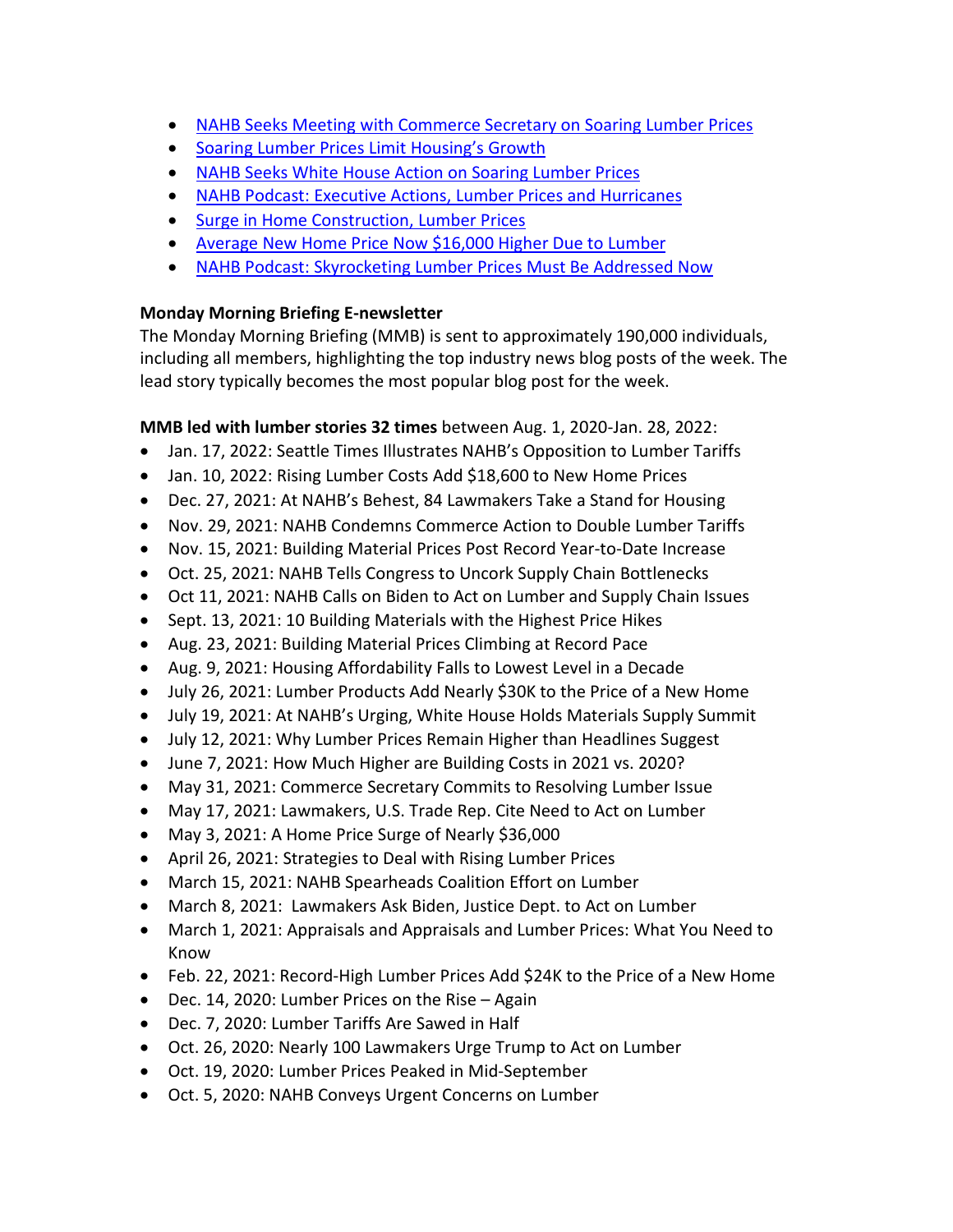- Sept. 21, 2020: Lumber Prices Knock Buyers and Builders Out of the Market
- Sept. 7, 2020: National Economic Council Hears NAHB Concerns on Lumber
- Aug. 24, 2020: Rising Lumber Prices Add \$16K to the Price of a New Home
- Aug. 17, 2020: NAHB Urges Trump to Act on Soaring Lumber Prices
- Aug. 10, 2020: NAHB Acts on Lumber Supply Chain Disruptions, Tariffs

#### **Lumber and the Supply Chain Crisis on nahb.org**

Since August 2020, lumber-related topics have been prominently featured on the nahb.org homepage 34 times, for an average duration of 3 days each. Additional supply chain and lumber-related articles were featured on supplemental landing pages (primarily Housing Economics and Advocacy) 25 times, and for an average duration of 8 days.

We created the [Addressing the Supply Chain Crisis](https://www.nahb.org/advocacy/top-priorities/material-costs/addressing-the-supply-chain-crisis) webpage in the fall of 2021 by revamping a prominent landing page that was previously dedicated only to lumber issues. Now, members can more easily find supply-chain resources such as the latest news articles, [talking points](https://www.nahb.org/advocacy/top-priorities/material-costs/talking-points) and a [summary of 2021 initiatives.](https://www.nahb.org/advocacy/top-priorities/material-costs/challenges-we-faced-in-2021-building-materials)

The [Framing Lumber Prices](https://www.nahb.org/news-and-economics/housing-economics/national-statistics/framing-lumber-prices) webpage continues to be the most popular detail page on nahb.org. And it continually ranks among the top results on Google when searching "lumber prices" (result No. 3 on Jan. 28).

# **Social Media Outreach and Messaging**

Communications outreach on social media includes posting over **328** lumber messages on Facebook, Twitter, LinkedIn and Instagram Aug. 1, 2020-Jan. 28, 2021.

Our organic, or free, social posts are broadly focused on the impact soaring lumber prices have had on home builders and buyers. Most of the content is from our blogs, but we have also shared articles published by media outlets. We also typically tag decisionmakers in the posts, such as the Commerce Department, Commerce Secretary, or targeted members of Congress.

In addition to the organic efforts, we have engaged in paid placements to specifically target certain groups.

# **Paid Facebook post boost (Jan. 4-8, 2022)**

To begin 2022, we boosted a post on Facebook and Instagram that highlighted the home cost impact number (\$18,600) of rising lumber prices. The boost was targeted to our general audience and those interested in home buying and repair.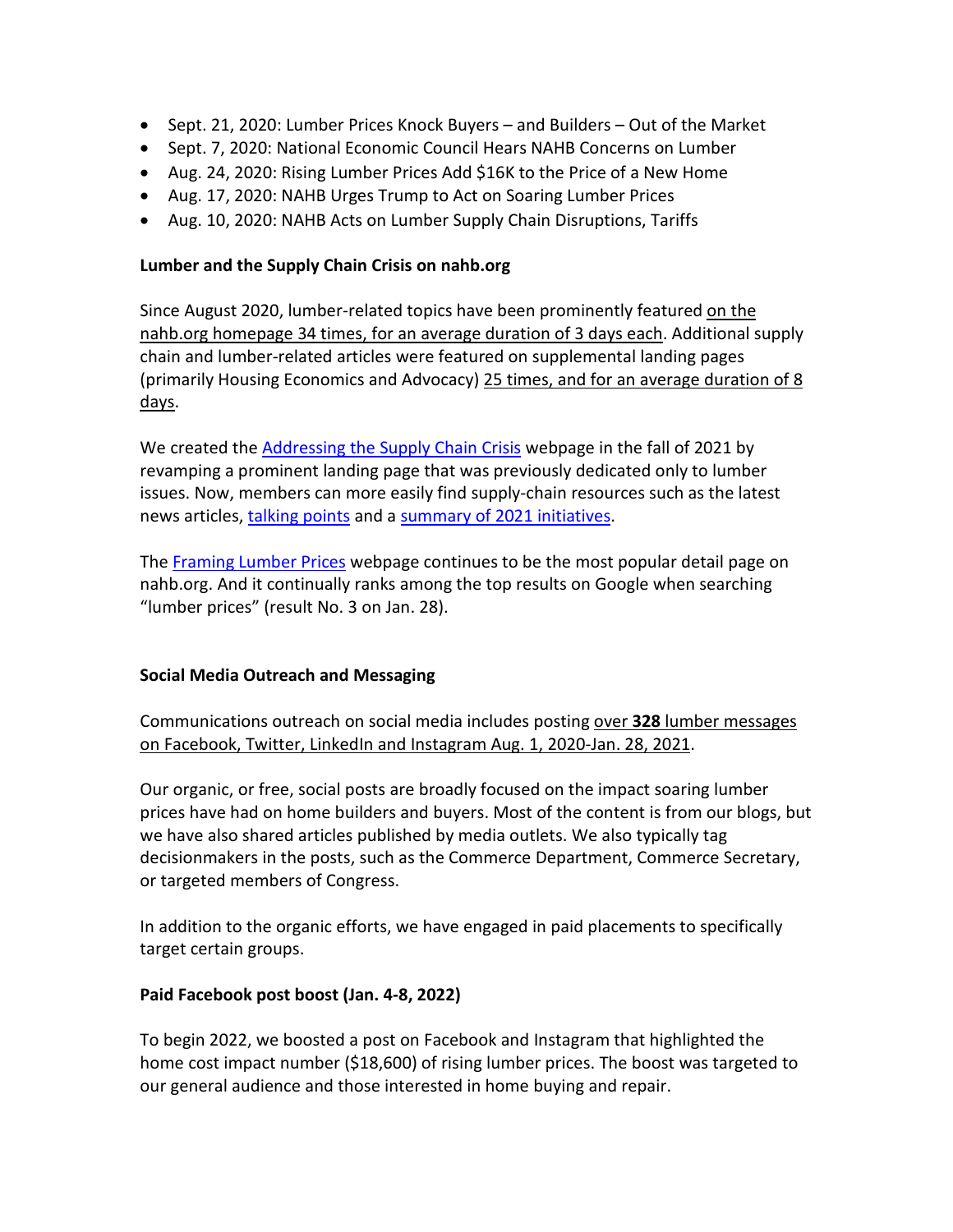- People reached: **32,536**
- Impressions: **41,354**
- Result (Engagements): **3,751**
- Cost per result: **(\$0.03)**
- Engagement rate: **9.07%**

### **Paid Facebook Ads (March 9-14, 2021)**

In March, we ran a 30-second video ad on Facebook and Instagram featuring collected testimonials from home buyers on the impact increased lumber prices is having on their home building projects. Lumber producers were targeted.

- People reached: **22,519**
- Impressions: **30,195**
- Video views (3 sec.): **7,818**
- Video views (15+ sec.): **2,369**
- Clicks (nahb.org/lumber): **949**
- Cost/Click: **\$0.16**

# **Paid Facebook Ads (Dec. 21-27, 2020)**

In late December, we ran three image ads randomly placed for our target audience (top 10 lumber producers' headquarters) on Facebook, with the following results:

- People Reached: **38,976**
- Impressions: **65,449**
- Results (Estimated Ad Recall Lift): **6,710 people**
- Cost/Result: **\$0.026**
- Ad Recall Lift Rate: **17.22%**

# **Outreach to Executive Officers and HBAs**

- Resources and information about escalating lumber prices and supply chain bottlenecks have been distributed regularly to executive officers and HBA staff in the Friday Morning Email, What's Up Wednesday, and the Public Relations Exchange (PRx) emails.
- The communication about lumber prices and the supply chain crisis included:
	- [Internal and external talking points](https://www.nahb.org/nahb-community/hbas/communications-pages/nahb-monthly-update) (for the media)
	- Calls to action to contact Congress and the Administration
	- [Updated news and resources available on nahb.org](https://www.nahb.org/advocacy/top-priorities/material-costs/addressing-the-supply-chain-crisis)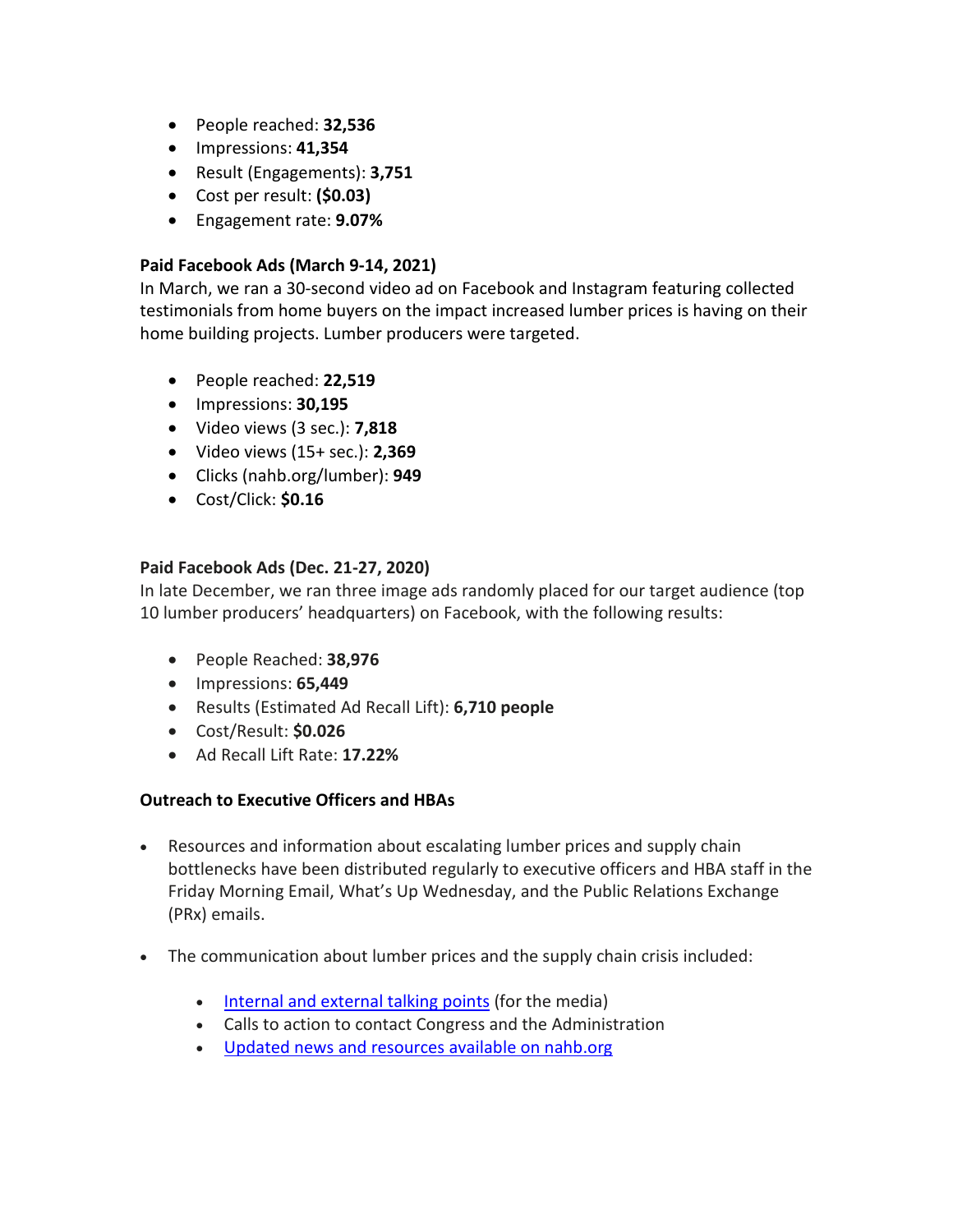• A 30-second lumber testimonial video for social media was made available to all EOs/HBAs with the opportunity for customization as well as a customizable news article for HBAs to share locally about how rising lumber prices affect housing affordability.

**Summary of Lumber Outreach through Federation Communications - Senior Officer Talking Points, Podcast, Chairman's Report, HBA Newsletters, Envoy Update, Professional Builder, Professional Remodeler, August 2020 through January 2022**

#### **Podcast:**

The Housing Developments podcast features CEO Jerry Howard, Chief Lobbyist James Tobin and Chief Economist Robert Dietz, Discussion of the lumber issue occurred on these dates:

- Aug. 10, 2020
- Aug. 17
- Aug. 31
- Oct. 10
- Nov. 11
- Dec. 12
- Jan. 5, 2021
- Jan. 20
- $\bullet$  Feb. 17
- $\bullet$  Feb. 25
- March 8
- March 23
- March 29 (brief mention)
- April 12
- $\bullet$  May 21
- June 1
- June 24
- October 6
- November 1
- November 10
- November 30
- January 7, 2022

# **Chairman's Update Video:**

Chuck Fowke's Chairman's Update Videos often include a significant mention of the lumber price issue. The monthly Chairman's Update included a substantive mention of the lumber issue on these dates: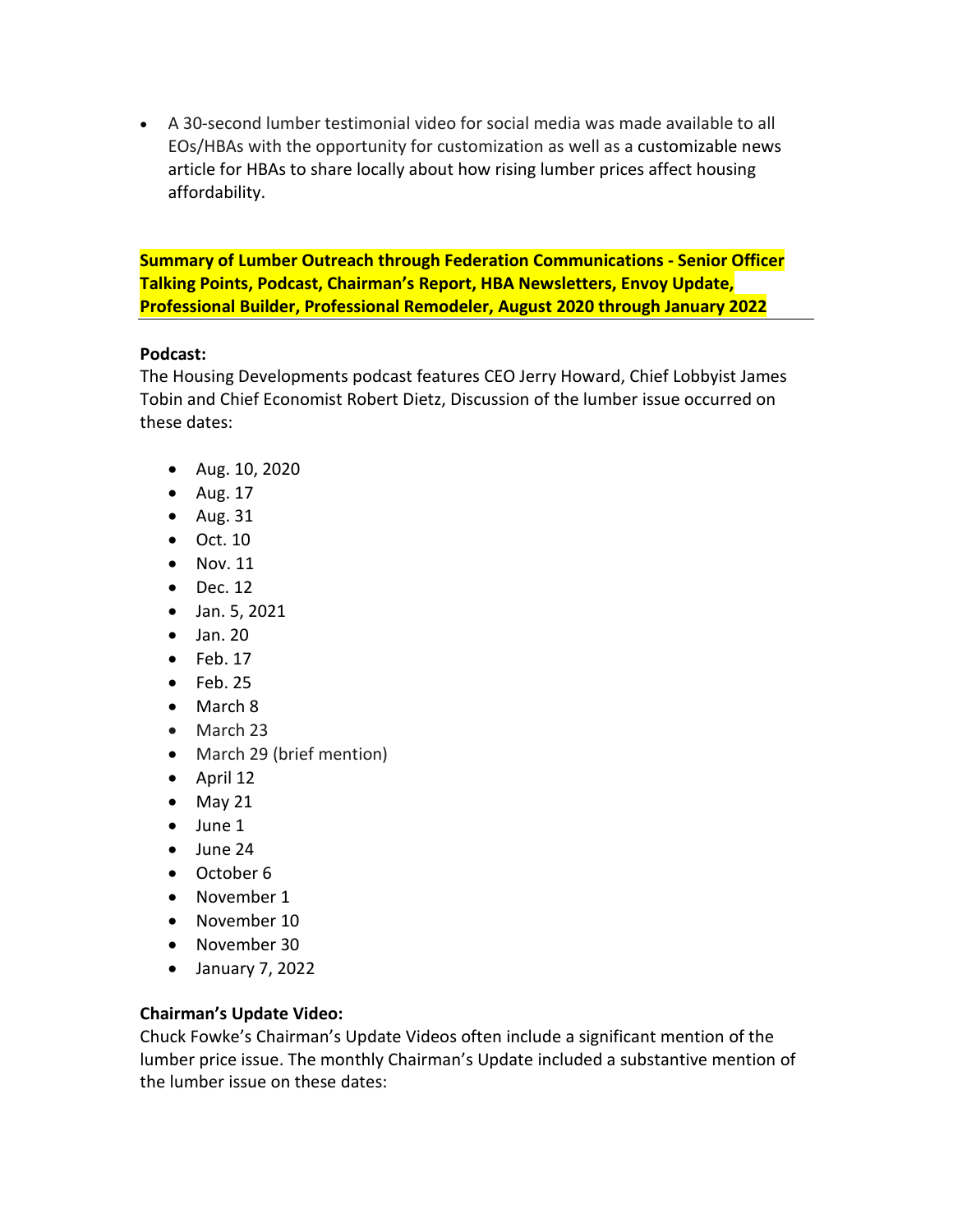- Sept. 1, 2020
- $\bullet$  Oct. 1
- Jan. 1, 2021
- Feb. 1
- March 1
- June 1 (brief mention)
- July 1
- August 1
- November 1
- January 7, 2022

# **Senior Officer Talking Points:**

Talking points prepared for the senior officers for various speaking engagements often include substantive mention of the lumber price issue. These talking points were delivered to a wide variety of audiences, including White House officials, Cabinet Secretaries, members of Congress, and HBAs across the country.

#### August 2020

- Greg Ugalde CT Presidents' Meeting
- Chuck Fowke PWB Meeting
- Chuck Fowke Tampa Bay HBA Mid-Year Meeting
- Greg Ugalde CT President's Meeting
- Steve Martinez BIA Washington Board of Directors Meeting
- Greg Ugalde CT President's Meeting
- Jerry Howard BSH Home Appliances Guest Speaker Series

# September 2020

- Chuck Fowke NAHB Lumber Briefing
- Chuck Fowke White House Virtual Meeting on Lumber
- Greg Ugalde MMC Event
- Jerry Howard Appearance on FOX Business on lumber
- Chuck Fowke, Jerry Konter, Alicia Huey, Greg Ugalde HUD Secretary Carson Webinar
- Greg Ugalde Connecticut HBA Presidents Call on Lumber
- Jerry Howard Pro Natural Gas Campaigns Meeting with AGA
- Jerry Howard HBI Roundtable Meeting

# October 2020

- Greg Ugalde CT President's Meeting
- Chuck Fowke Defender of Housing Award Presentation (to Greg Steube)
- Jerry Howard National Lumber and Building Material Dealers Assoc. ProDealer Summit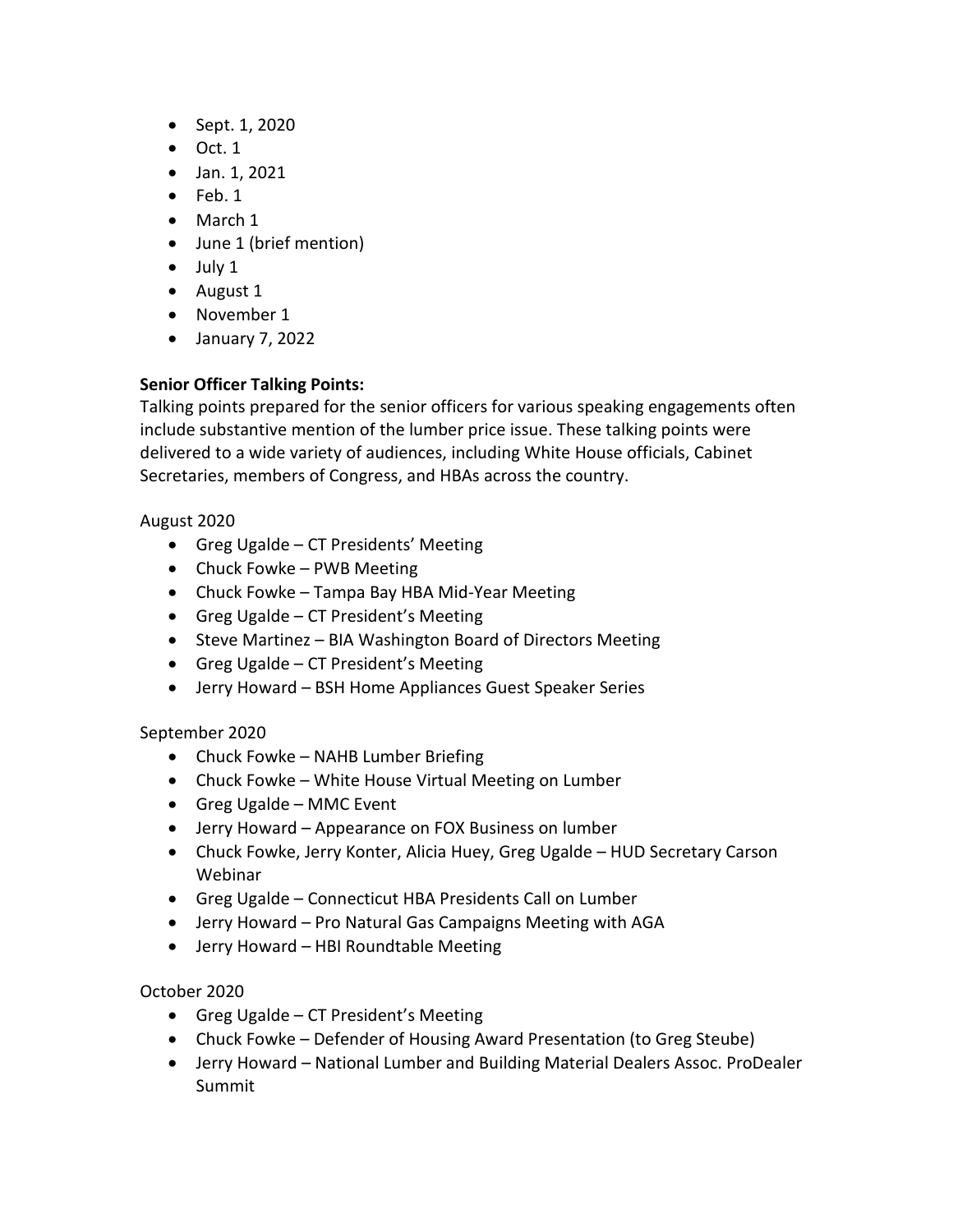- Chuck Fowke HBA of Michigan Board Meeting
- Chuck Fowke Puerto Rico Builders Association Annual Meeting of the Members
- Chuck Fowke Fall Leadership Meeting
- Chuck Fowke President's Council Meeting
- Chuck Fowke Leadership Council Meeting
- Chuck Fowke Building Assoc. of Southern Florida National Leaders Event (featuring Marco Rubio, Congressman Mario Diaz-Balart and HUD Sec. Carson)
- Chuck Fowke HBI Board of Trustees Meeting

#### November 2020

- Chuck Fowke, Alicia Huey The Hill Building the Dream Event
- Jerry Howard EO Orientation
- Steve Martinez BIA Washington Board of Directors Meeting
- Greg Ugalde State, Local and Building Systems Meeting
- Greg Ugalde Real Estate Finance Assoc. General Meeting
- Greg Ugalde CT Presidents' Meeting

#### December 2020

- Chuck Fowke, Jerry Konter, Alicia Huey, Jerry Howard The Group Meeting (featuring NAHB, NAR, ABA, MBA)
- Chuck Fowke West Central Florida HBA Meet and Greet
- Chuck Fowke NAHB Winter Board Meeting

# January 2021

- Greg Ugalde CT Presidents' Meeting
- Jerry Howard Maryland BIA Meeting (featuring Gov. Larry Hogan)
- Chuck Fowke HBI Board of Trustees
- Chuck Fowke NAHB Winter Leadership Meetings

# February 2021

- Greg Ugalde Dave Cooper.Live Show on LinkedIn
- Carl Harris Wichita HBA General Meeting
- Alicia Huey Alabama HBA State Meeting
- Alicia Huey Pennsylvania HBA Winter Board Meeting

# March 2021

- Jerry Howard Washington International Trade Association roundtable with Quebec Premier, Francois Legault
- Jerry Howard, Jim Rizzo, Chuck Fowke National Association of Attorney Generals Meeting on Lumber
- Greg Ugalde HomeConnecticut Meeting
- Fowke, Howard, Tobin North American Lumber Wholesalers Association Meeting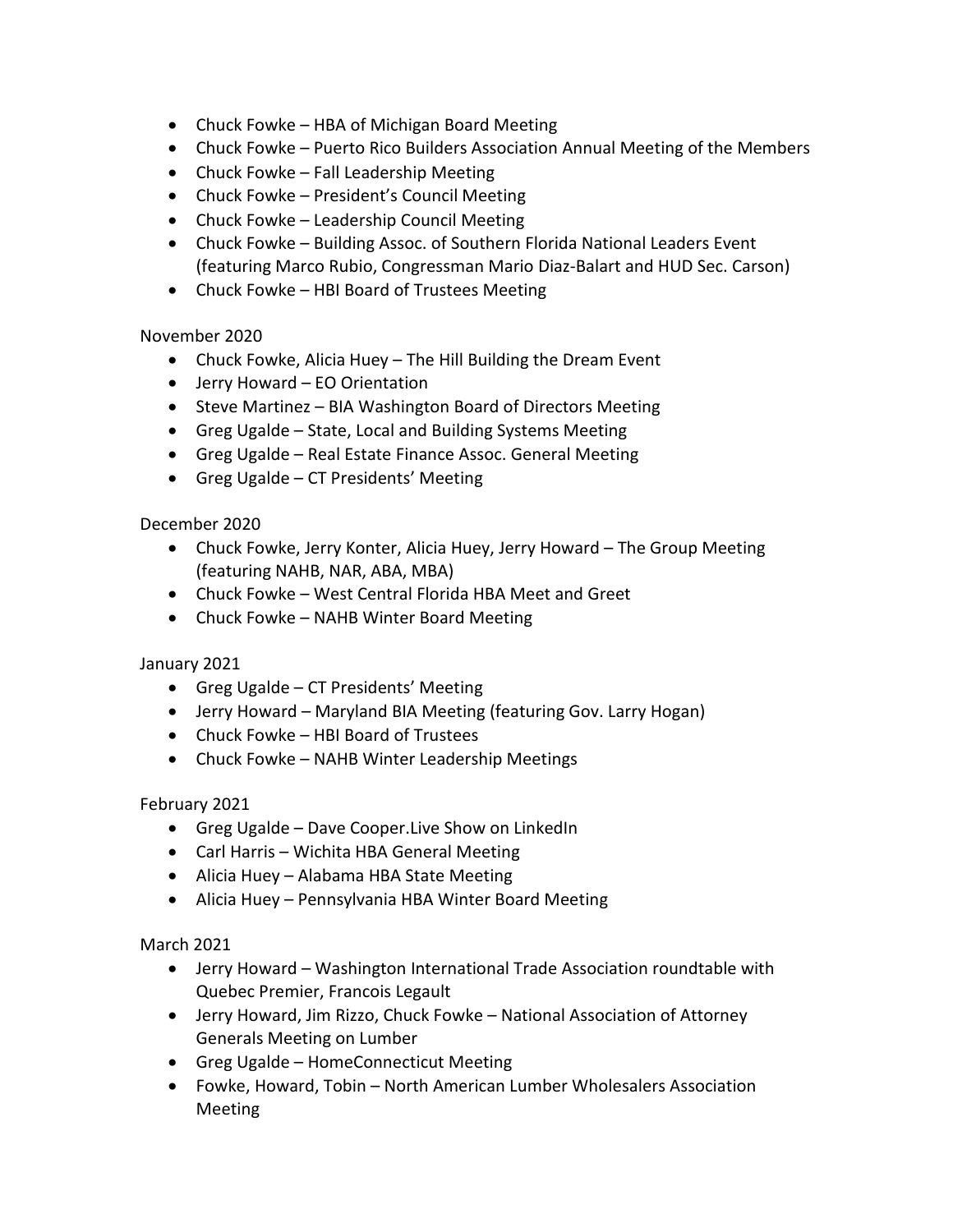- Ugalde HomeCT event
- Dietz, Rizzo, Fowke State Attorneys General event
- Fowke, Howard, Tobin Lumber Wholesalers round table
- Fowke HBA of Tennessee
- Fowke/Howard/Tobin Lumber Wholesalers event
- Ugalde Modular event Dave Cooper
- Fowke/Dietz Greater Florida HBA
- Ugalde Connecticut Housing Finance Authority
- Fowke Regional Call

#### April 2021

- April 7 Carl Harris Regional Talking points
- April 13 Konter Bringing Housing Home Welcome video
- April 13 Konter remarks presentation to the Board of Directors
- April 14 Ugalde HomeCT talking points
- April 20 Fowke Orlando Chamber of Commerce Talking Points
- April 21 Fowke Orlando HBA Talking Points
- April 21 Harris Topeka HBA Talking Points

#### May 2021

- May 5 Konter HBA GA Talking Points
- May 13 Fowke Tampa HBA Talking Points
- May 14 Fowke Hardwood Floor Mag Interview
- May 18 Senior Officers Lumber Update
- May 28 Fowke, Ugalde, Huey, Harris, Konter, Howard Commerce Meeting

#### June 2021

- June 1 Senior Officers Talking Points for Regional Meetings
- June 7 Harris Washington State Meeting Talking Points
- June 17 Fowke Chairman's Report to Leadership Council
- June 17 Fowke Lumber Update to Leadership Council
- June 18 Duane Bickett Iowa City Talking Points
- June 23 Harris Oregon HBA Meeting Talking Points
- June 23 Fowke Senator Scott Meeting Talking Points
- June 24 Ugalde Connecticut Housing Finance Authority Talking Points

#### July 2021

- July 7 Fowke National Wood Flooring Association Keynote Speech
- July 11 Fowke BUILD-PAC Donor Breakfast Talking Points
- July 14 Howard Celebration of Housing Talking Points
- July 14 Fowke SEBC Meeting Talking Points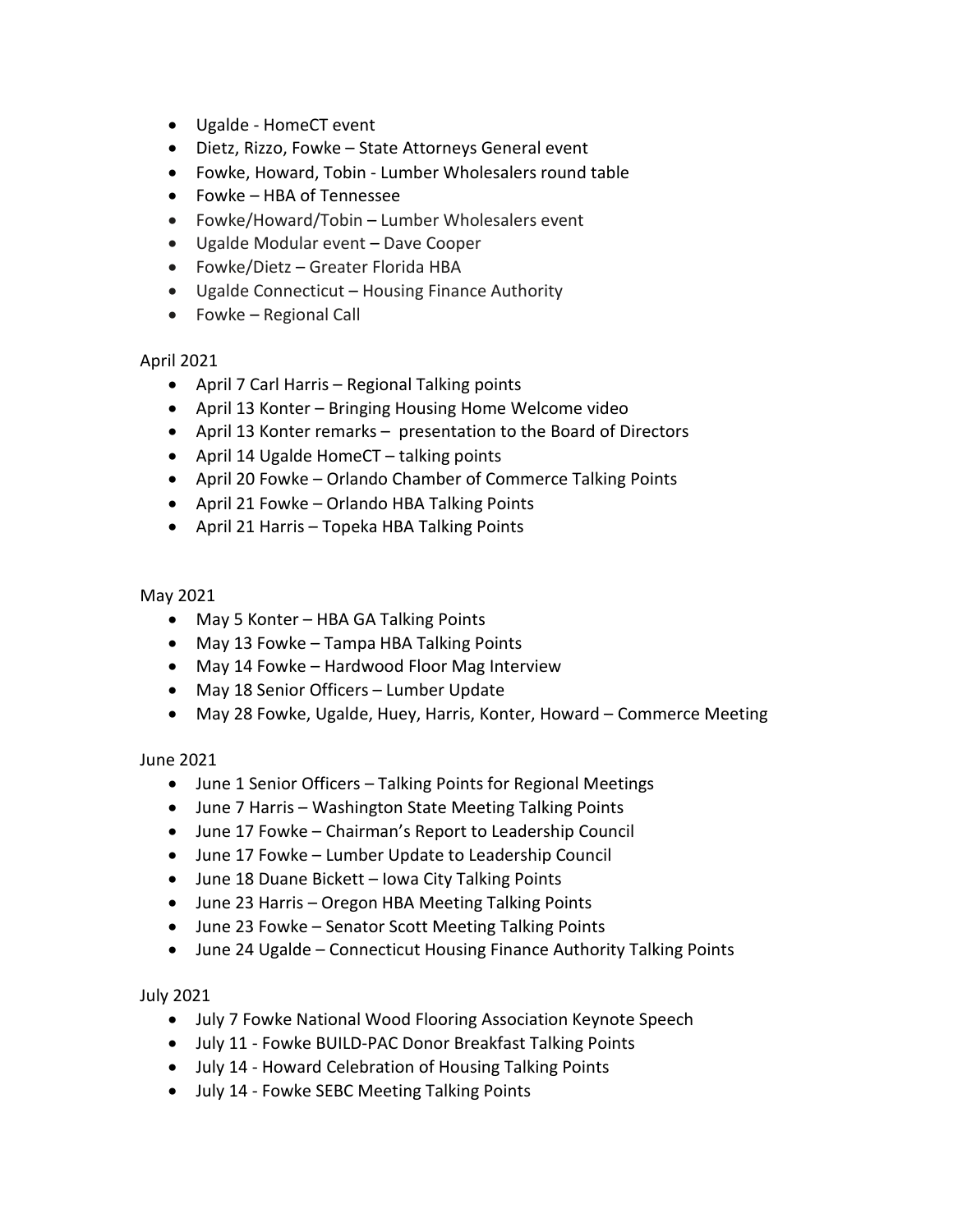- July 14 Konter Maine State Meeting Talking Points
- July 14 Huey Central Minnesota Talking Points
- July 16 Fowke White House Lumber Summit Talking Points
- July 16 Harris Colorado State Meeting Talking Points
- July 22 Huey Alabama State Meeting Talking Points
- July 22 Harris Minnesota Meeting Talking Points
- July 22 Fowke White House Lumber Summit Talking Points
- July 29 Ugalde CT Housing Finance Authority Talking Points

August 2021

- August 19 Fowke Oconee HBA Talking Points
- August 25 Ugalde Home CT Talking Points
- August 31 Huey Executive Officer Dinner Talking Pints

September 2021

- September 1 Fowke David Webb Radio Talking Points
- September 9 Howard Housing Iowa Conference Talking Points
- September 10 Konter Area 1 Meeting Talking Points
- September 10 Ugalde Area 1 Meeting Talking Points
- September 23 Ugalde Commission on Connecticut Development Meeting Talking Points
- September 28 Ugalde Region D Meeting Talking Points
- September 29 Harris Region E Meeting Talking Points
- September 30 Fowke Region B Meeting Talking Points
- September 30 Huey Region C Meeting Talking Points
- September 30 Harris Area 11 Meeting Talking Points

October 2021

- October 7 Konter Region A Meeting Talking Points
- October 7 Harris Hutchison Builders Association Talking Points

November 2021

• November 8 – Huey Iowa City Builders Association Talking Points

December 2021

- December 4 Fowke North Central West Va. HBA Talking Points
- December 7 Ugalde Building Systems Council Dave Cooper LIVE Talking Points
- December 14 Jim Rizzo Montana HBA Board meeting

January 2022

- January 9 Ugalde Southwest Kansas Builders Association Board Talking Points
- January 14 Harris Utah HBA Talking Points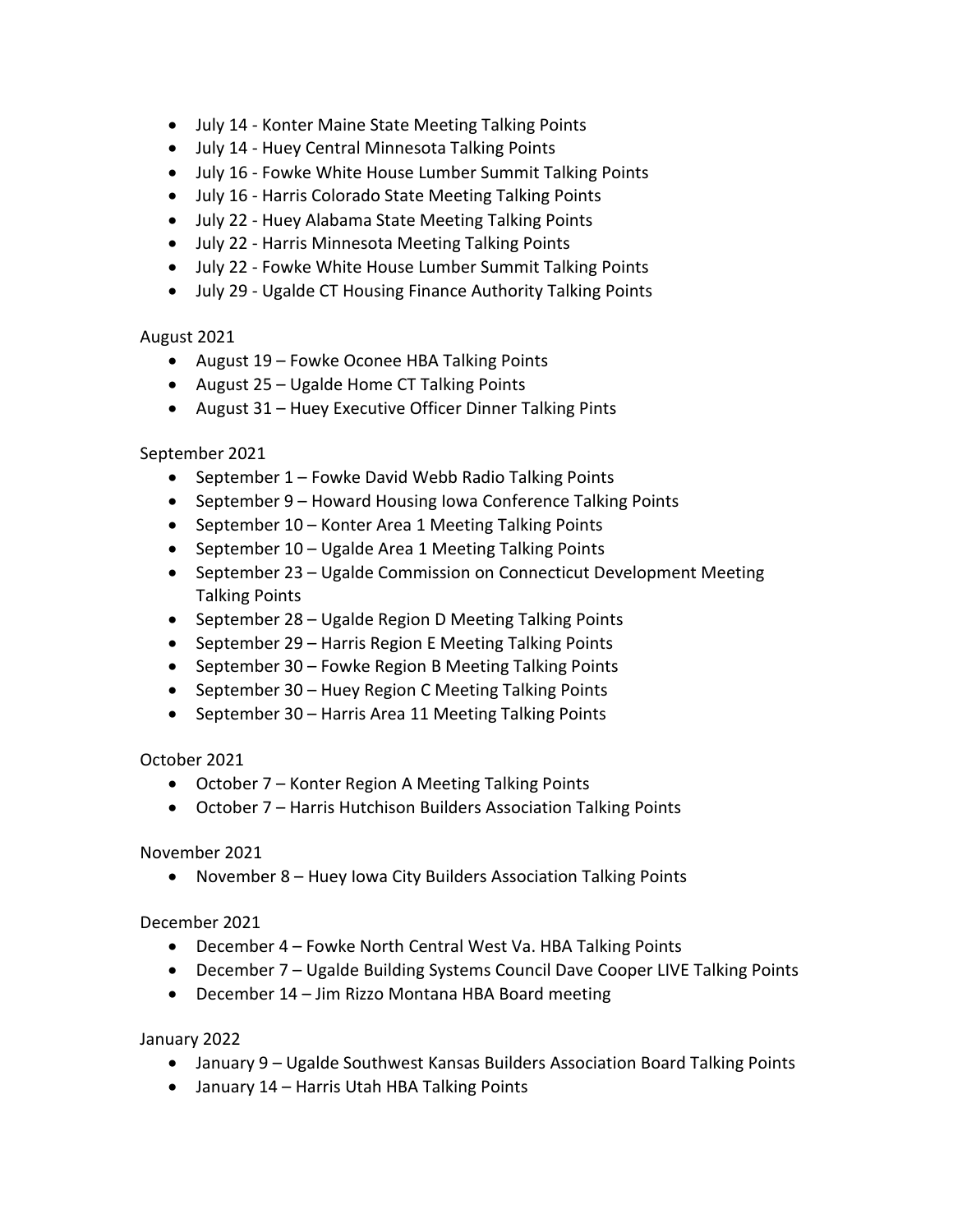- January 19 Ugalde Middlesex Chamber of Commerce Talking Points
- January 21 Astrid Mangan Builders Association of South Florida Talking Points
- January 28 Jim Rizzo Canton, Ohio Talking Points

# **Talking points for EOs/Memos/Private Letters:**

- Aug. Lumber talking points (for members, staff, etc.)
- Aug. Memo from Fowke to members on NAHB actions on lumber
- Sept. Memo from Fowke to NACs and EOs on attending a lumber webcast
- Sept. Lumber message to Lt. Governors for their publication
- Sept. A one-pager on NAHB actions to combat rising lumber prices
- Sept. Lumber talking points as part of Monthly Update for EOs
- Oct. Updated lumber talking months as part of Monthly Update for EOs
- Oct. Fall Leadership Meetings Caucus TPs
- Nov. Updated lumber talking points as part of Monthly Update for EOs
- Dec. Updated lumber talking points as part of Monthly Update for EOs
- Dec. Launched monthly talking points for NACs different from lumber TPs for EOs
- Jan. Memo from Fowke to members on lumber
- Jan. Updated lumber talking points as part of Monthly Update for EOs
- Jan. Updated different set of lumber talking points for monthly NAC talking points
- Jan. Winter Leadership Meetings Caucus TPs
- Feb. Updated lumber talking points as part of Monthly Update for EOs
- Feb. Updated different set of lumber talking points for monthly NAC talking points
- Feb. Fowke/Konter memo to Board & Leadership Council on NAHB lumber efforts
- Feb. Lumber talking points (NAHB actions to combat rising prices)
- Feb. Lumber talking points for Fowke for interview with Fox Business News
- Mar. One-page lumber fact sheet for Jen to distribute to State and Local governments
- Mar. Updated lumber talking points as part of Monthly Update for EOs
- Mar. Updated different set of lumber talking points for monthly NAC talking points
- Mar. Response from Fowke to President of Alabama HBA on NAHB's lumber efforts
- Mar. Letter to Agriculture Sec. Vilsack on critical supply chains
- Mar. Memo to EOs about lumber meeting with state attorneys general
- Mar. Monthly talking points for NACs (included updated lumber talking points)
- Mar. Monthly update for EOs (included updated lumber talking points)
- Apr. Multiple updates to lumber talking points
- May Monthly update for EOs (included updated lumber talking points)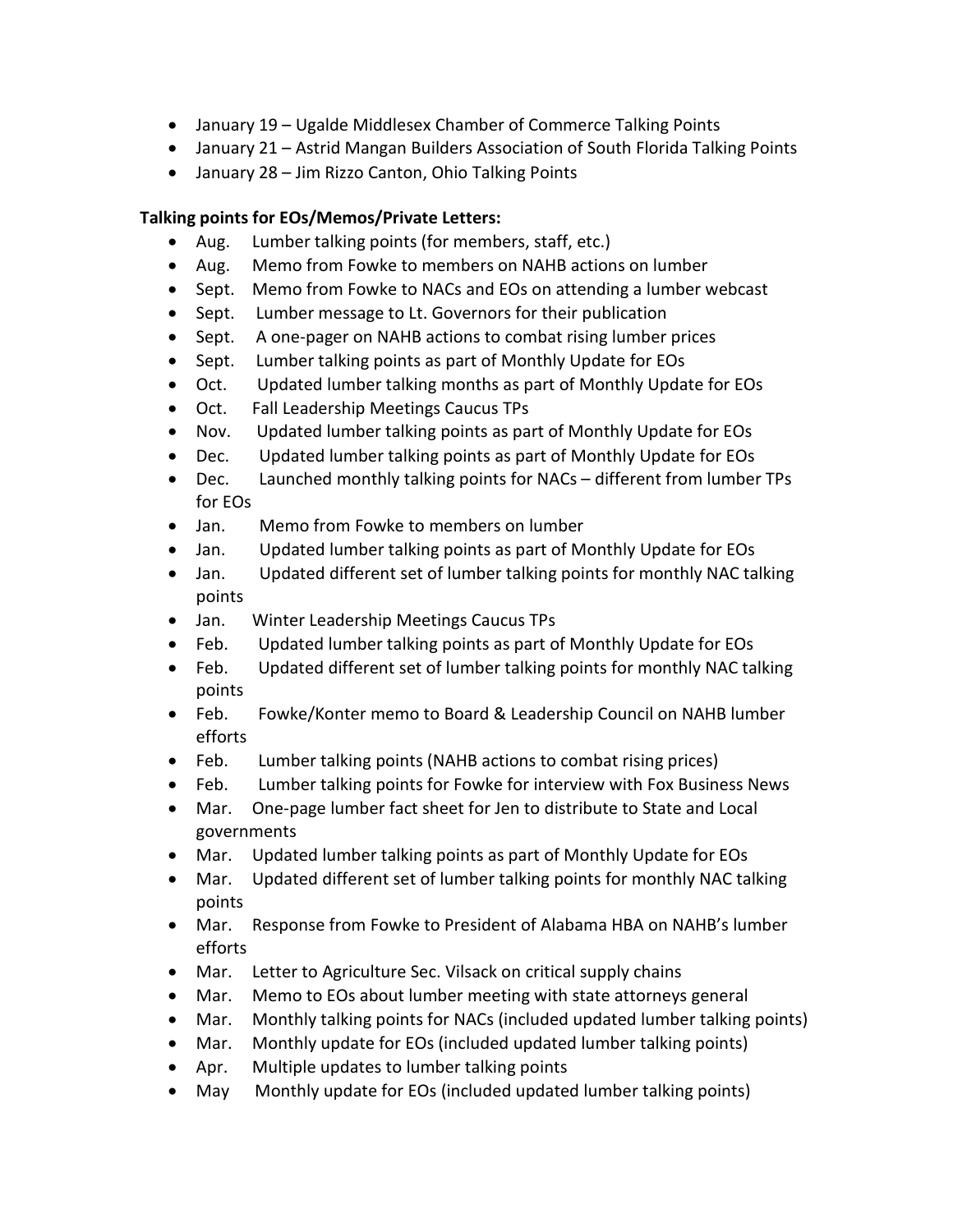- May Monthly talking points for NACs (included updated lumber talking points)
- May Edited letter to Commerce Secretary Raimondo on lumber
- May Edited letter to President Biden on lumber
- June Monthly talking points for NACs
- June Monthly update for EOs
- July Monthly talking points for NACs
- July Monthly update for EOs
- July Fowke all-member e-mail about White House summit on building materials
- July Fowke memo to other Sr. Officers on White House summit on building materials
- July Lumber resolution for the National Lt. Governors Association
- Sept. Updated internal and external talking points on lumber
- Oct. Wrote new supply chain talking points
- Oct. Updated internal and external lumber talking point
- Nov. NAC and EO talking points (included lumber/supply chain)
- Nov. Statement opposing lumber tariffs
- Nov. Statement opposing banning of logging in Tongass National Forest
- Dec. NAC and EO talking points (included lumber/supply chain
- Dec. Tariff op-ed
- Dec. Tariff talking points

2022

• Jan. Updated talking points for EOs and NACs

# **Regular columns and briefs for Pro Builder, Housing Wire, other publications:**

- Aug. Builder Developer record high lumber driving up costs
- Sept. Money.com lumber impact on affordability
- Sept. Pro Builder lumber prices
- Oct. Pro Builder lumber prices lowing home building
- Oct. Builder magazine soaring lumber prices
- Oct. Technology Designer Jerry Howard Q&A included lumber
- Nov. Builder magazine lumber threatening the sector's momentum
- Feb. Pro Builder Lumber graphic and explainer
- Feb. Pro Remodeler Graphic and explainer on lumber prices
- Feb. Connecticut Builder Greg Ugalde column, focus on lumber
- Mar. Housing Wire Lumber prices are major housing headwind
- Mar. Pro Remodeler Fowke Chairman's column for April
- Mar. Builder & Developer Fowke Q&A
- 
- Apr. Pro Builder Appraisals that Reflect High Lumber Costs • Apr. Pro Remodeler Lumber Prices Create Uncertainty for
- Remodelers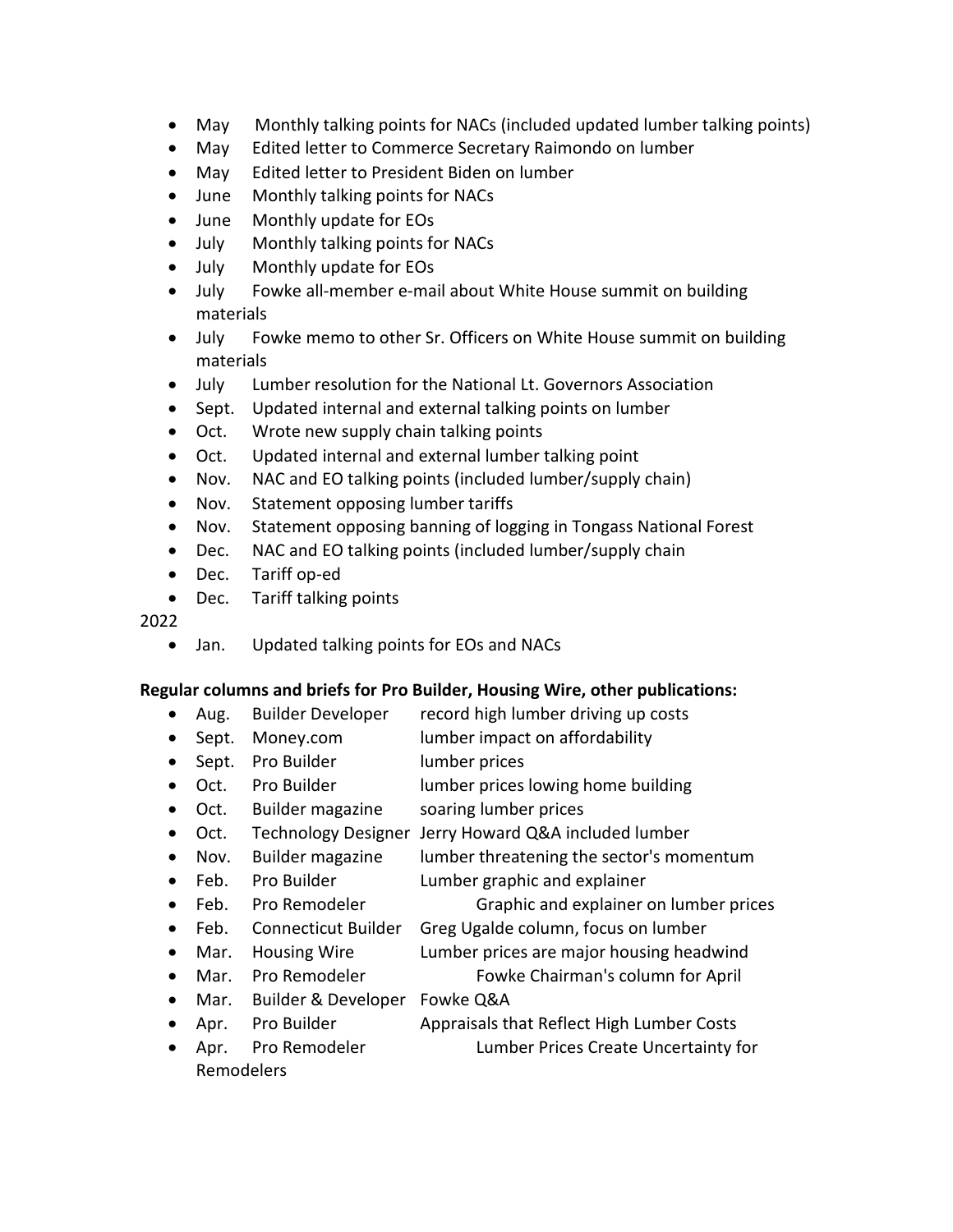|           | May                     | Pro Remodeler        | Record-High Lumber Prices Hurting                 |
|-----------|-------------------------|----------------------|---------------------------------------------------|
|           | <b>Builders, Buyers</b> |                      |                                                   |
| $\bullet$ | June                    | Pro Builder          | NAHB Focus on Lumber sidebar - insert             |
| $\bullet$ | June                    | Pro Remodeler        | Lumber Efforts sidebar – insert                   |
| $\bullet$ | June                    | Pro Builder          | Navigating the Lumber Price Crisis - insert       |
| $\bullet$ | June                    | Pro Remodeler        | Doing Business in Uncertain Times - insert        |
| $\bullet$ | June                    | Pro Builder          | Soaring Material Prices Temper Hot Housing        |
|           | Market                  |                      |                                                   |
| $\bullet$ | June                    | Pro Builder          | W2W4 Submit your lumber testimonials              |
| $\bullet$ | July                    | <b>Housing Wire</b>  | Lumber Prices Remain Stubbornly High              |
| $\bullet$ | July                    | Pro Builder          | Too Early to Celebrate Reprieve in Lumber Prices  |
| $\bullet$ | July                    | Pro Remodeler        | Why Builders Are Slow to See Lower                |
|           |                         | <b>Lumber Prices</b> |                                                   |
| $\bullet$ | Nov.                    | Pro Builder          | Chairman's letter, supply chain issues, including |
|           | lumber                  |                      |                                                   |
| $\bullet$ | <b>Dec</b>              | Pro Remodeler        | Chairman's column, supply chain issues            |
| $\bullet$ | Jan.                    | Pro Builder          | Chairman's letter, look back at 202 (lumber)      |
| $\bullet$ | Jan.                    | Pro Remodeler        | Chairman's column, lumber/supply chain            |
|           | issues                  |                      |                                                   |
| $\bullet$ | Feb.                    | Pro Builder          | Policy brief about lumber production              |
| $\bullet$ | Feb.                    | Pro Remodeler        | Chairman's column, lumber/supply chain            |
|           | issues                  |                      |                                                   |
| $\bullet$ | Mar.                    | <b>Housing Wire</b>  | Chairman's brief, soaring lumber threatens        |
|           | affordability           |                      |                                                   |

#### **Envoy Update (goes to NACs, State Reps, EOs, HBA presidents, and spikes):**

- Aug. Lead brief in Envoy Update
- Sept. Brief in September Envoy Update
- Dec. Brief in December Envoy Update
- Feb. Lead brief in February Envoy Update
- Mar. Lead brief in March Envoy Update
- Apr. Brief in April Envoy Update
- May Lead brief in May Envoy Update
- July Lead brief in July Envoy Update
- Sept. Brief in September Envoy Update
- Dec. Lead brief in December Envoy Update
- Jan. Lead brief in January 2022 Envoy Update about sawmill production

#### **HBA Newsletter (goes to more than 300 HBAs)**

• Aug. Lead brief, page 2 of August HBA Newsletter, lumber prices at record highs